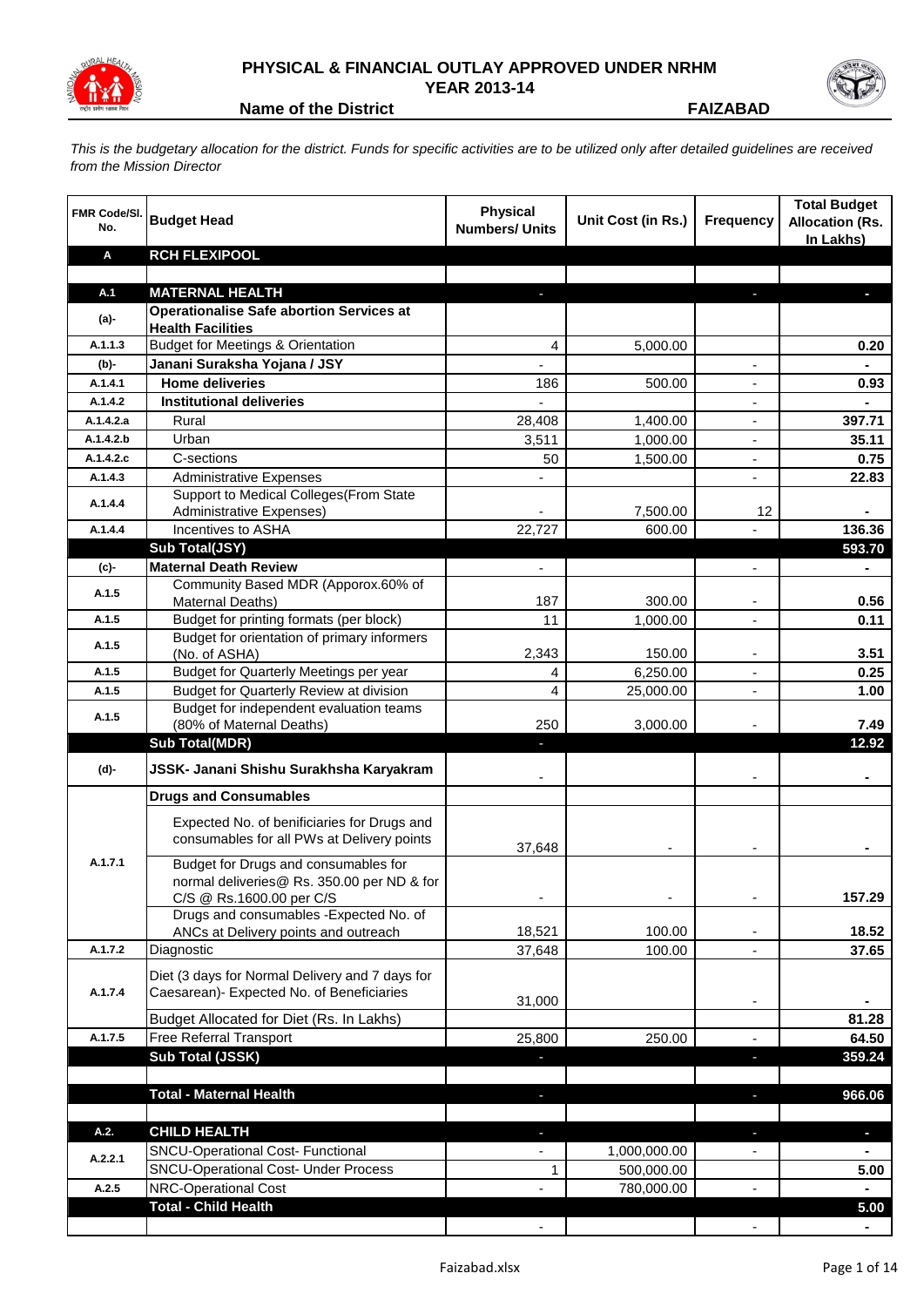| FMR Code/SI.<br>No. | <b>Budget Head</b>                                                                           | <b>Physical</b><br><b>Numbers/ Units</b> | Unit Cost (in Rs.) | Frequency                | <b>Total Budget</b><br><b>Allocation (Rs.</b><br>In Lakhs) |
|---------------------|----------------------------------------------------------------------------------------------|------------------------------------------|--------------------|--------------------------|------------------------------------------------------------|
| A.3                 | <b>FAMILY PLANNING</b>                                                                       |                                          |                    | ٠                        |                                                            |
| A.3.1               | <b>Terminal/Limiting Methods</b>                                                             |                                          |                    |                          |                                                            |
|                     | Orientation workshop, dissemination of                                                       |                                          |                    |                          |                                                            |
| A.3.1.1             | manuals on FP standards & quality<br>assurance of sterilisation services, fixed day          |                                          |                    |                          |                                                            |
|                     | planning meeting                                                                             | 1                                        | 25,000.00          |                          | 0.25                                                       |
| A.3.1.2             | Female Sterilisation Camps Proposed                                                          | 187                                      | 2,000.00           |                          | 3.74                                                       |
| A.3.1.3             | <b>NSV Camps Proposed</b>                                                                    | 8                                        | 3,500.00           | $\blacksquare$           | 0.28                                                       |
| A.3.1.4             | <b>Compensation for Female Sterilisation</b>                                                 | 3,744                                    | 1,000.00           | $\blacksquare$           | 37.44                                                      |
| A.3.1.5             | Compensation for male sterilization/NSV                                                      |                                          |                    |                          |                                                            |
|                     | Acceptance<br>Orientation Workshop on accreditation of                                       | 68                                       | 1,500.00           | $\overline{a}$           | 1.02                                                       |
| A.3.1.6             | private providers to provide sterilization                                                   |                                          |                    |                          |                                                            |
|                     | services                                                                                     | 1                                        | 10,000.00          | $\blacksquare$           | 0.10                                                       |
| A.3.2               | <b>Spacing Methods</b>                                                                       |                                          |                    |                          |                                                            |
| A.3.2.2             | IUD services at health facilities (including                                                 |                                          |                    |                          |                                                            |
|                     | fixed day services at Sub Centres-L1)                                                        | 40                                       | 3,000.00           |                          | 1.20                                                       |
| A.3.2.3             | IUD services at health facilities (including<br>fixed day services at Sub Centre-L1 ) No. of |                                          |                    |                          |                                                            |
|                     | <b>IUCD</b> insertions                                                                       | 23,954                                   | 20.00              |                          | 4.79                                                       |
|                     | POL for Family Planning/ Others (including                                                   |                                          |                    |                          |                                                            |
|                     | additional mobility support to surgeon's team                                                |                                          |                    |                          |                                                            |
| A.3.3               | if req)-Budget given according to total nos.                                                 |                                          |                    |                          |                                                            |
|                     | of Female Sterilization Camps.                                                               | 187                                      | 1,000.00           |                          | 1.87                                                       |
| A.3.5.2             | <b>Performance rewards</b>                                                                   |                                          |                    |                          |                                                            |
|                     | Division level: Rs. 11.25 Lakh @ Rs.                                                         |                                          |                    |                          |                                                            |
|                     | 62,500/- per division (Rs.20,000 for 1st, Rs.                                                |                                          |                    |                          |                                                            |
|                     | 15,000 for 2nd and Rs. 10,000 for 3rd<br>position for best performing tubectomy              |                                          |                    |                          |                                                            |
|                     | surgeon at each division, Rs. 15,000 for best                                                |                                          |                    |                          |                                                            |
|                     | performing NSV surgeon, and Rs.2000/- for                                                    |                                          |                    |                          |                                                            |
|                     | best SN and Rs.500/- for best ANM).                                                          | 1                                        | 62,500.00          |                          | 0.63                                                       |
| A.3.5.3             | <b>World Population Day' celebration</b>                                                     | $\mathbf{r}$                             |                    | $\blacksquare$           |                                                            |
|                     | For District level activities                                                                | 1                                        | 100,000.00         | $\overline{\phantom{a}}$ | 1.00                                                       |
|                     | For Block level activities                                                                   | 11                                       | 10,000.00          | $\blacksquare$           | 1.10                                                       |
| A.3.5.4             | Other strategies/ activities                                                                 |                                          |                    |                          |                                                            |
|                     | Orientation of district nodal officers for                                                   |                                          |                    |                          |                                                            |
| A.3.5.4.2           | change in FP Beema Policy-No. of<br>Workshops                                                |                                          | 10,000.00          |                          | 0.10                                                       |
|                     | <b>Total -Family Planning</b>                                                                |                                          |                    |                          | 53.52                                                      |
|                     |                                                                                              |                                          |                    |                          |                                                            |
| A.4                 | <b>ADOLESCENT REPRODUCTIVE AND</b>                                                           |                                          |                    |                          |                                                            |
|                     | <b>SEXUAL HEALTH / ARSH</b>                                                                  |                                          |                    |                          |                                                            |
| A.4.1.4             | <b>Operating Expenses</b>                                                                    |                                          |                    |                          |                                                            |
| A.4.2               | For Existing Clinics<br><b>School Health programme</b>                                       | 2                                        | 2,500.00           | 12                       | 0.60                                                       |
|                     | Dissemination of Guidelines for School                                                       |                                          |                    |                          |                                                            |
| A.4.2.1             | Health Programme (14 Nos. for each Block                                                     |                                          |                    |                          |                                                            |
|                     | and 7 Nos. for District Level)                                                               | 161                                      | 75.00              | 1                        | 0.12                                                       |
| A.4.2.2             | Convergence Meeting at Block level (Twice<br>in a year)                                      | 11                                       | 2,500.00           | 2                        | 0.55                                                       |
| A.4.2.3             | Mobility Support (For Block Level)                                                           | 11                                       | 25,000.00          | 6                        | 16.50                                                      |
| A.4.3               | Other strategies/activities                                                                  |                                          |                    |                          |                                                            |
| A.4.3.2             | <b>Menstrual Hygiene</b>                                                                     |                                          |                    |                          |                                                            |
|                     | No.of Blocks                                                                                 | 11                                       |                    |                          |                                                            |
|                     | No.of ASHAs                                                                                  | 2,339                                    |                    |                          |                                                            |
|                     | One Planning & Sensitization meeting at                                                      |                                          |                    |                          |                                                            |
|                     | Dist.level @Rs.5000/-meeting                                                                 | 1                                        | 5,000.00           |                          | 0.05                                                       |
|                     | One Review & Refresher meeting at<br>Dist.level @Rs.5000/-meeting                            | 1                                        | 5,000.00           |                          | 0.05                                                       |
|                     | Reporting Register for District & Blocks                                                     |                                          |                    |                          |                                                            |
|                     | @Rs.30/-register                                                                             | 12                                       | 30.00              |                          | 0.004                                                      |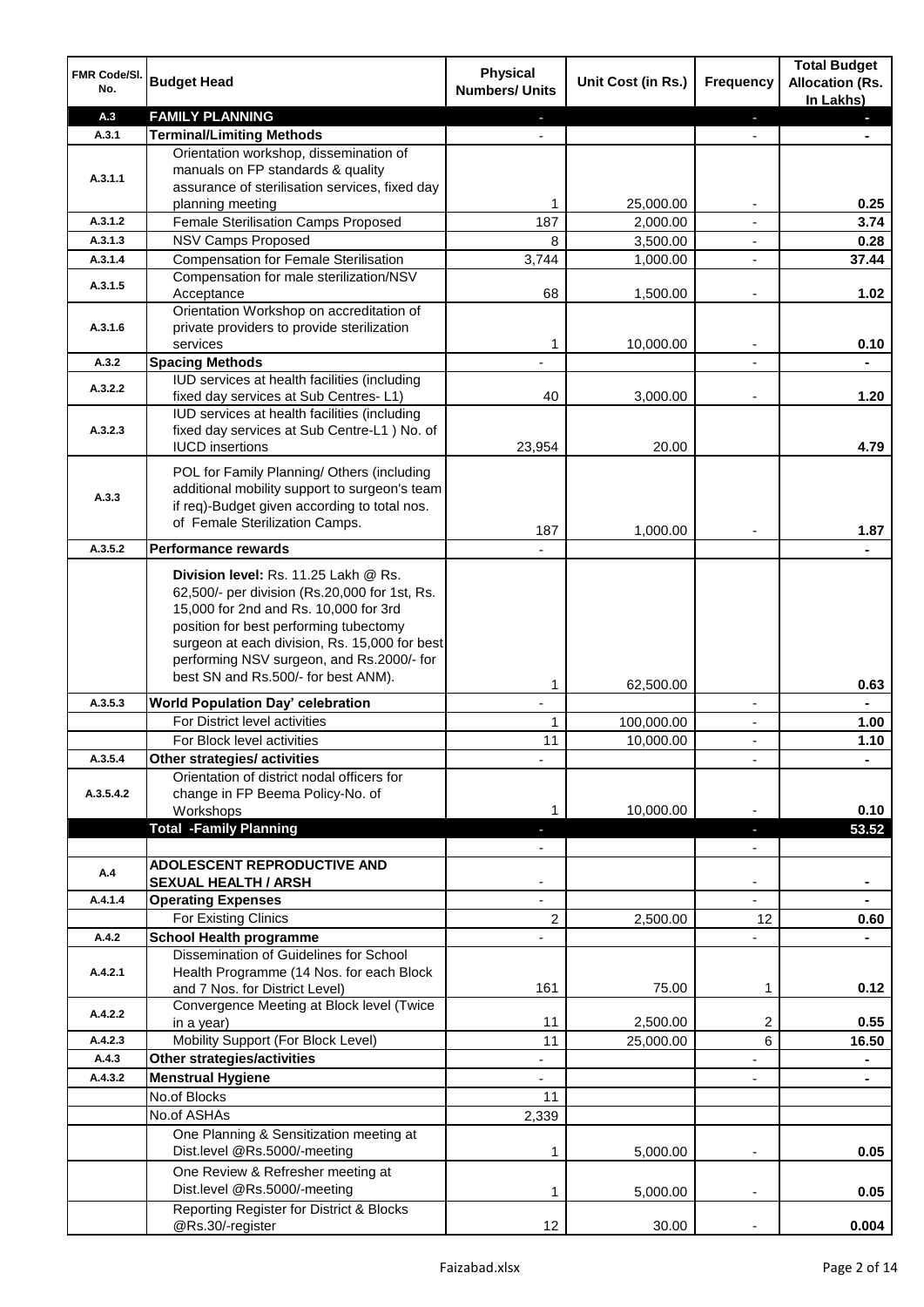| FMR Code/SI.<br>No. | <b>Budget Head</b>                                                                                                                               | <b>Physical</b><br><b>Numbers/ Units</b> | Unit Cost (in Rs.)     | Frequency                | <b>Total Budget</b><br><b>Allocation (Rs.</b><br>In Lakhs) |
|---------------------|--------------------------------------------------------------------------------------------------------------------------------------------------|------------------------------------------|------------------------|--------------------------|------------------------------------------------------------|
|                     | Reporting Register for ASHA @Rs.30/-registe                                                                                                      | 2,339                                    | 30.00                  | $\overline{a}$           | 0.70                                                       |
|                     | Storage Almirahs for District & Blocks<br>@Rs.5000/- Almirahs                                                                                    | 12                                       | 5,000.00               |                          | 0.60                                                       |
|                     | 2 Flex banner with hanging rod per                                                                                                               |                                          |                        |                          |                                                            |
|                     | block/Dist.@Rs.500/-banner                                                                                                                       | 24                                       | 500.00                 |                          | 0.12                                                       |
|                     | <b>Sub-total ARSH</b>                                                                                                                            |                                          |                        | ÷.                       | 19.30                                                      |
| A.5                 | <b>URBAN RCH (focus on Urban slums)</b>                                                                                                          |                                          |                        |                          | $\blacksquare$                                             |
| A.5.2               | Human Resource for Urban Health                                                                                                                  |                                          |                        | r.                       |                                                            |
| A.5.2.1             | Doctors/Mos                                                                                                                                      | 5                                        | 36,000.00              | 6                        | 10.80                                                      |
| A.5.2.4             | <b>ANM</b>                                                                                                                                       | 5                                        | 9,900.00               | 6                        | 2.97                                                       |
| A.5.2.5             | <b>Staff Nurse</b>                                                                                                                               | 5                                        | 16,500.00              | 6                        | 4.95                                                       |
| A.5.2.12            | Sweeper cum Choukidar                                                                                                                            | 5                                        | 4,950.00               | 6                        | 1.49                                                       |
| A.5.3               | Operating expenses for UHP and UHC                                                                                                               |                                          |                        |                          |                                                            |
|                     | Rent @7000/Month/Centre                                                                                                                          | 5                                        | 7,000.00               | 6                        | 2.10                                                       |
|                     | Telephone Bills @ 1000/Month/Centre                                                                                                              | 5                                        | 1,000.00               | 6                        | 0.30                                                       |
|                     | Electricity Bills @ 1500/Month/Centre                                                                                                            | 5                                        | 1,500.00               | 6                        | 0.45                                                       |
|                     | Contingency @ 500/Month/Centre                                                                                                                   | 5                                        | 500.00                 | 6                        | 0.15                                                       |
|                     | <b>Total- Urban Health</b>                                                                                                                       | L.                                       |                        | J,                       | 23.21                                                      |
|                     |                                                                                                                                                  |                                          |                        |                          |                                                            |
| A.7                 | <b>PNDT Activities</b>                                                                                                                           | ÷,                                       |                        | J,                       | $\blacksquare$                                             |
| A.7.1               | <b>Support to PC-PNDT Cells</b>                                                                                                                  |                                          |                        | $\overline{\phantom{0}}$ | $\blacksquare$                                             |
|                     | <b>Divisional Level</b>                                                                                                                          | $\overline{\phantom{a}}$                 |                        |                          | $\blacksquare$                                             |
|                     | Remuneration of Data Assistant (At Each<br>Division PC-PNDT Cell)                                                                                | 1                                        | 17,000.00              | 12                       | 2.04                                                       |
|                     | Contingency for the operation of cell @<br>Rs.20000/-                                                                                            | 1                                        | 20,000.00              | 1                        | 0.20                                                       |
|                     | One time office setup cost @ Rs.100000/-                                                                                                         | $\mathbf{1}$                             | 100,000.00             | 1                        | 1.00                                                       |
|                     | <b>District Level</b>                                                                                                                            |                                          |                        |                          | $\blacksquare$                                             |
|                     | Remuneration of Data Entry Operator (At<br>Each District PC-PNDT Cell)                                                                           | 1                                        | 10,000.00              | 12                       | 1.20                                                       |
|                     | Contingency for the operation of cell @                                                                                                          |                                          |                        |                          |                                                            |
|                     | Rs.20000/-<br>One time office setup cost @ Rs. 50000/-                                                                                           | $\mathbf{1}$<br>$\mathbf{1}$             | 20,000.00<br>50,000.00 | 1<br>$\mathbf{1}$        | 0.20<br>0.50                                               |
| A.7.2               | <b>Other PNDT activities</b>                                                                                                                     |                                          |                        | ٠                        | $\blacksquare$                                             |
| A.7.2.3             | Visit of division level inspection committees (<br>TA/DA of Additional Director will be incurred<br>from this amount) @ Rs.30000 for 10 visit in |                                          |                        |                          |                                                            |
| A.7.2.8             | a year<br>Orientation of members of the district<br>advisory committees at Division Levels (No.<br>of Workshops)                                 | 1<br>1                                   | 3,000.00<br>25,000.00  | 10<br>1                  | 0.30<br>0.25                                               |
|                     | District Level Sensitization (No. of                                                                                                             |                                          |                        |                          |                                                            |
| A.7.2.10            | Workshops)                                                                                                                                       | 1                                        | 10,000.00              | 1                        | 0.10                                                       |
|                     | <b>Total-PC-PNDT</b>                                                                                                                             |                                          |                        | ٠                        | 5.79                                                       |
| A.8                 | <b>Human Resources</b>                                                                                                                           | ٠                                        |                        | ٠                        | $\blacksquare$                                             |
| A.8.1               | <b>Contractual Staff &amp; Services</b>                                                                                                          | $\overline{\phantom{0}}$                 |                        | $\overline{\phantom{0}}$ | $\blacksquare$                                             |
| A.8.1.1.1.f         | Honoraria for ANMs at Sub Centres                                                                                                                | 91                                       | 10,000.00              | 6                        | 54.60                                                      |
| A.8.1.1.2.f         | Honoraria for Staff Nurses - SNCU                                                                                                                | 8                                        | 16,500.00              | 6                        | 7.92                                                       |
| A.8.1.1.2.f         | Honoraria for Staff Nurses -NRC                                                                                                                  | ä,                                       | 16,500.00              | 6                        | $\blacksquare$                                             |
| A.8.1.2.1           | Honoraria for Laboratory Technicians                                                                                                             | 3                                        | 11,880.00              | 6                        | 2.14                                                       |
| A.8.1.3.5.d         | Honoraria for Paediatricians- Child Health                                                                                                       | 3                                        | 48,000.00              | 6                        | 8.64                                                       |
| A.8.1.3.7           | Honoraria for Dental Doctors                                                                                                                     |                                          | 35,000.00              | 6                        |                                                            |
| A.8.1.5.8           | Honoraria for M.O.(Training Coordinators for<br>training NRCs/SNCUs)                                                                             |                                          | 36,000.00              | 6                        |                                                            |
| A.8.1.7.2           | Honoraria for X-Ray Technicians                                                                                                                  | 3                                        | 11,800.00              | 6                        | 2.12                                                       |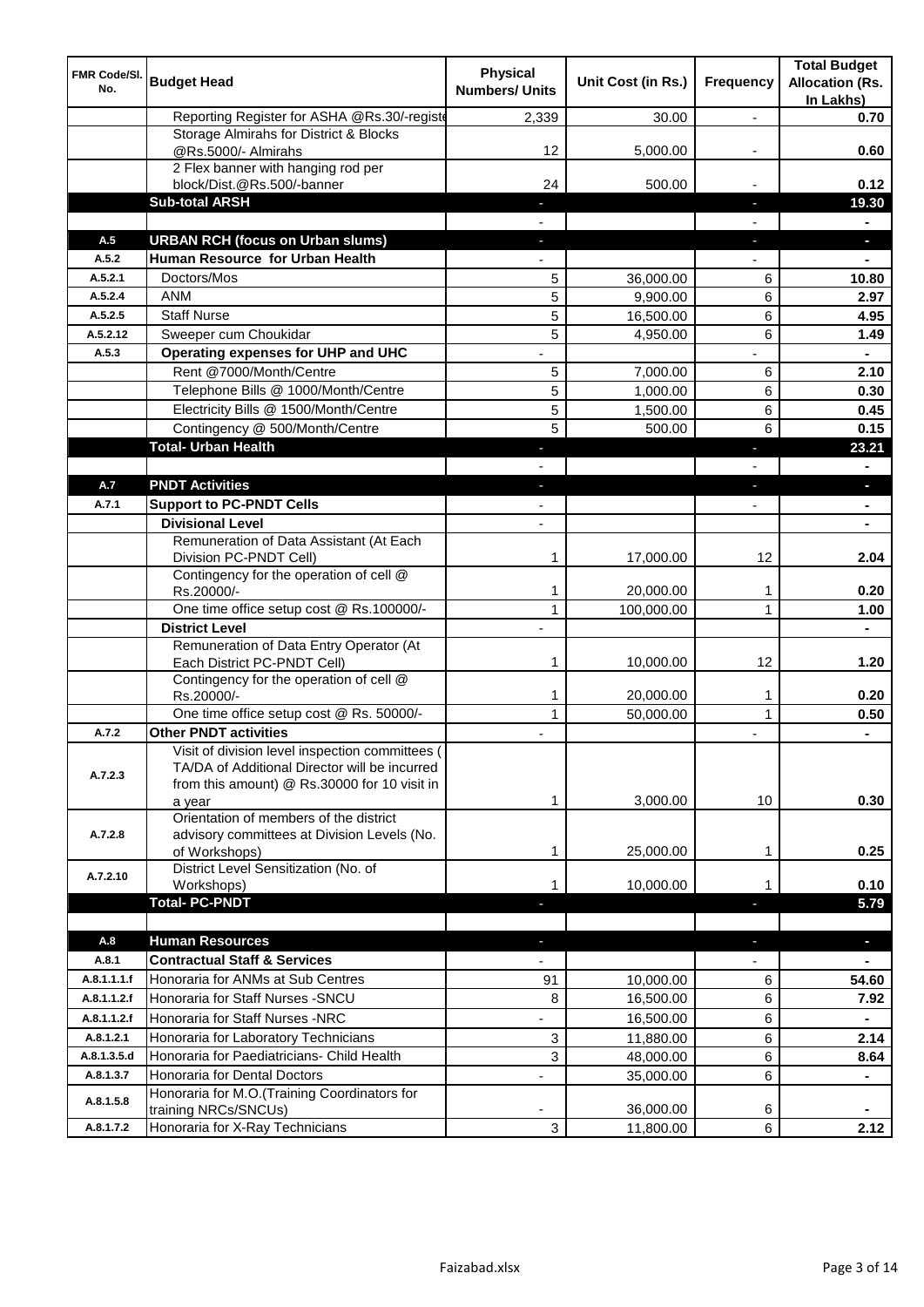| <b>FMR Code/SI.</b><br>No. | <b>Budget Head</b>                                                               | <b>Physical</b><br><b>Numbers/ Units</b> | Unit Cost (in Rs.)       | Frequency                | <b>Total Budget</b><br><b>Allocation (Rs.</b><br>In Lakhs) |
|----------------------------|----------------------------------------------------------------------------------|------------------------------------------|--------------------------|--------------------------|------------------------------------------------------------|
| A.8.1.7.4                  | <b>School Health Teams (Exclusively for SH)</b>                                  |                                          |                          | ÷.                       |                                                            |
| A.8.1.7.4.a                | <b>Honoraria for Medical Officers</b>                                            |                                          |                          |                          |                                                            |
|                            | No. of MBBS Doctors-Existing                                                     | $\overline{c}$                           | 36,000.00                | 6                        | 4.32                                                       |
|                            | No. of MBBS Doctors-New                                                          | 9                                        | 36,000.00                | 2                        | 6.48                                                       |
|                            | No. of BDS Doctors-Existing                                                      | 8                                        | 35,000.00                | 6                        | 16.80                                                      |
|                            | No. of AYUSH Doctors-Existing                                                    | 11                                       | 24,000.00                | 6                        | 15.84                                                      |
|                            | No. of AYUSH Doctors-New                                                         | 11                                       | 24,000.00                | 2                        | 5.28                                                       |
| A.8.1.7.4.b                | <b>Honoraria for Physiotherapists</b>                                            | 7                                        | 11,880.00                | 6                        | 4.99                                                       |
| A.8.1.7.4.c                | <b>Honoraria for Dental Hygienists</b>                                           | $\overline{7}$                           | 11,880.00                | 6                        | 4.99                                                       |
| A.8.1.7.4.d                | <b>Honoraria for Ophthalmic Assistants</b>                                       | 8                                        | 11,880.00                | 6                        | 5.70                                                       |
| A.8.1.7.4.e                | Honoraria for Staff Nurses/GNMs-Existing                                         | 9                                        | 16,500.00                | 6                        | 8.91                                                       |
|                            | Honoraria for Staff Nurses/GNMs-New                                              |                                          | 16,500.00                | $\overline{2}$           |                                                            |
| A.8.1.7.4.g                | Honoraria for ANMs-Existing                                                      | 11                                       | 10,000.00                | 6                        | 6.60                                                       |
|                            | Honoraria for ANMs-New                                                           | $\overline{2}$                           | 10,000.00                | $\overline{2}$           | 0.40                                                       |
|                            | Honoraria for FP Counsellors(@ Rs.9300/-                                         |                                          |                          |                          |                                                            |
| A.8.1.7.5.1                | (Rs.9000/-Honoraria and 300/-for                                                 |                                          |                          |                          |                                                            |
|                            | communication support)                                                           | 9                                        | 9,300.00                 | 6                        | 5.02                                                       |
| A.8.1.7.5.2                | <b>Honoraria for ARSH Counsellors</b>                                            | 2                                        | 12,000.00                | 6                        | 1.44                                                       |
| A.8.1.7.5.4                | <b>Honoraria for Nutritionist-NRC</b>                                            | ÷,                                       | 15,000.00                | 6                        | $\blacksquare$                                             |
|                            | <b>Honoraria for Staff under Routine</b>                                         |                                          |                          |                          |                                                            |
|                            | <b>Immunization</b><br>Refrigerator Mechanics-District Level                     |                                          | 16,500.00                | 6                        |                                                            |
|                            | Cold Chain Handlers-District Level                                               | 1                                        |                          | 6                        | 0.59                                                       |
| A.8.1.7.7                  | Vaccine Store Keepers-Division Level                                             |                                          | 9,900.00                 | 6                        | $\blacksquare$                                             |
|                            | Refrigerator Mechanics-Division Level                                            |                                          | 22,000.00                |                          |                                                            |
|                            | Vaccine Van Drivers-Division Level                                               |                                          | 16,500.00                | 6<br>6                   | $\blacksquare$                                             |
|                            | Cold Chain Handlers-Division Level                                               | 1                                        | 16,500.00                | 6                        | 0.59                                                       |
| A.8.1.9                    |                                                                                  | 3                                        | 9,900.00                 | 6                        |                                                            |
| A.8.1.11.f                 | <b>Honoraria for Data Entry Operators</b><br><b>Honoraria for Caretakers-NRC</b> |                                          | 8,800.00                 |                          | 1.58                                                       |
| A.8.1.11.f                 | <b>Honoraria for Cooks-NRC</b>                                                   | ٠                                        | 4,000.00<br>5,000.00     | 6<br>6                   |                                                            |
|                            | <b>TOTAL - HUMAN RESOURCE</b>                                                    |                                          |                          |                          | 164.97                                                     |
|                            |                                                                                  |                                          |                          |                          |                                                            |
| A.9                        | <b>TRAINING</b>                                                                  | ٠                                        |                          | ٠                        | D                                                          |
|                            |                                                                                  |                                          |                          |                          |                                                            |
| A.9.3                      | <b>Maternal Health Training</b>                                                  |                                          |                          |                          |                                                            |
| A.9.3.1                    | <b>Skilled Attendance at Birth / SBA</b>                                         | ÷,                                       |                          | $\overline{\phantom{a}}$ | $\blacksquare$                                             |
| A.9.3.1.1                  | Setting up of SBA Training Centres                                               | 1                                        | 25,000.00                | ٠                        | 0.25                                                       |
|                            | <b>Training of Staff Nurses in SBA</b>                                           | $\overline{\phantom{0}}$                 |                          | $\overline{\phantom{a}}$ |                                                            |
| A.9.3.1.4                  | Total Batches to be conducted (4 Per                                             |                                          |                          |                          |                                                            |
|                            | Batch)@ Rs.103300/ Batch                                                         | 9                                        | 103,300.00               | ٠                        | 9.30                                                       |
| A.9.3.4                    | <b>Safe Abortion Services Training</b>                                           |                                          |                          |                          |                                                            |
|                            | <b>Training of Medical Officers in safe</b>                                      |                                          |                          |                          |                                                            |
| A.9.3.4.2                  | abortion                                                                         |                                          |                          | -                        |                                                            |
|                            | Total Batches to be conducted @ Rs.52000                                         |                                          |                          |                          |                                                            |
|                            | /batch                                                                           | $\overline{\phantom{a}}$                 | 52,000.00                |                          | $\blacksquare$                                             |
| A.9.3.5                    | RTI / STI Training                                                               | $\blacksquare$                           |                          | ٠                        | $\blacksquare$                                             |
|                            | <b>Training of Medical Officers in RTI/STI</b>                                   | $\overline{\phantom{a}}$                 |                          | L,                       | $\blacksquare$                                             |
| A.9.3.5.3                  | Total Batches to be conducted @ Rs.72600                                         |                                          |                          |                          |                                                            |
|                            | /batch                                                                           | 2                                        | 72,600.00                |                          | 1.45                                                       |
|                            | Sub Total - Maternal Health Training                                             |                                          |                          |                          | 11.00                                                      |
|                            |                                                                                  |                                          |                          |                          |                                                            |
| A.9.5                      | <b>Child Health Training</b>                                                     |                                          |                          |                          | ٠                                                          |
| A.9.5.2.2                  | <b>F-IMNCI Training for Medical Officers</b>                                     |                                          |                          |                          |                                                            |
|                            | <b>Total Training Load</b>                                                       | $\overline{\phantom{0}}$                 | $\overline{\phantom{a}}$ |                          | $\blacksquare$                                             |
|                            | <b>Batch Size/Participants</b>                                                   | 16                                       |                          |                          | ٠                                                          |
|                            | No. of Batches                                                                   | $\overline{\phantom{0}}$                 | 212,900.00               | ۰                        | ٠                                                          |
|                            | Total Batches to be observed(25% of                                              |                                          |                          |                          |                                                            |
| A.9.5.2.3                  | organized batches)                                                               |                                          | 7,500.00                 |                          |                                                            |
|                            | <b>F-IMNCI Training for Staff Nurses</b><br><b>Total Training Load</b>           | ٠                                        |                          | $\blacksquare$           |                                                            |
|                            | <b>Batch Size/Participants</b>                                                   | ٠                                        |                          |                          |                                                            |
|                            | No. of Batches                                                                   |                                          |                          |                          |                                                            |
|                            |                                                                                  |                                          | 206,900.00               |                          |                                                            |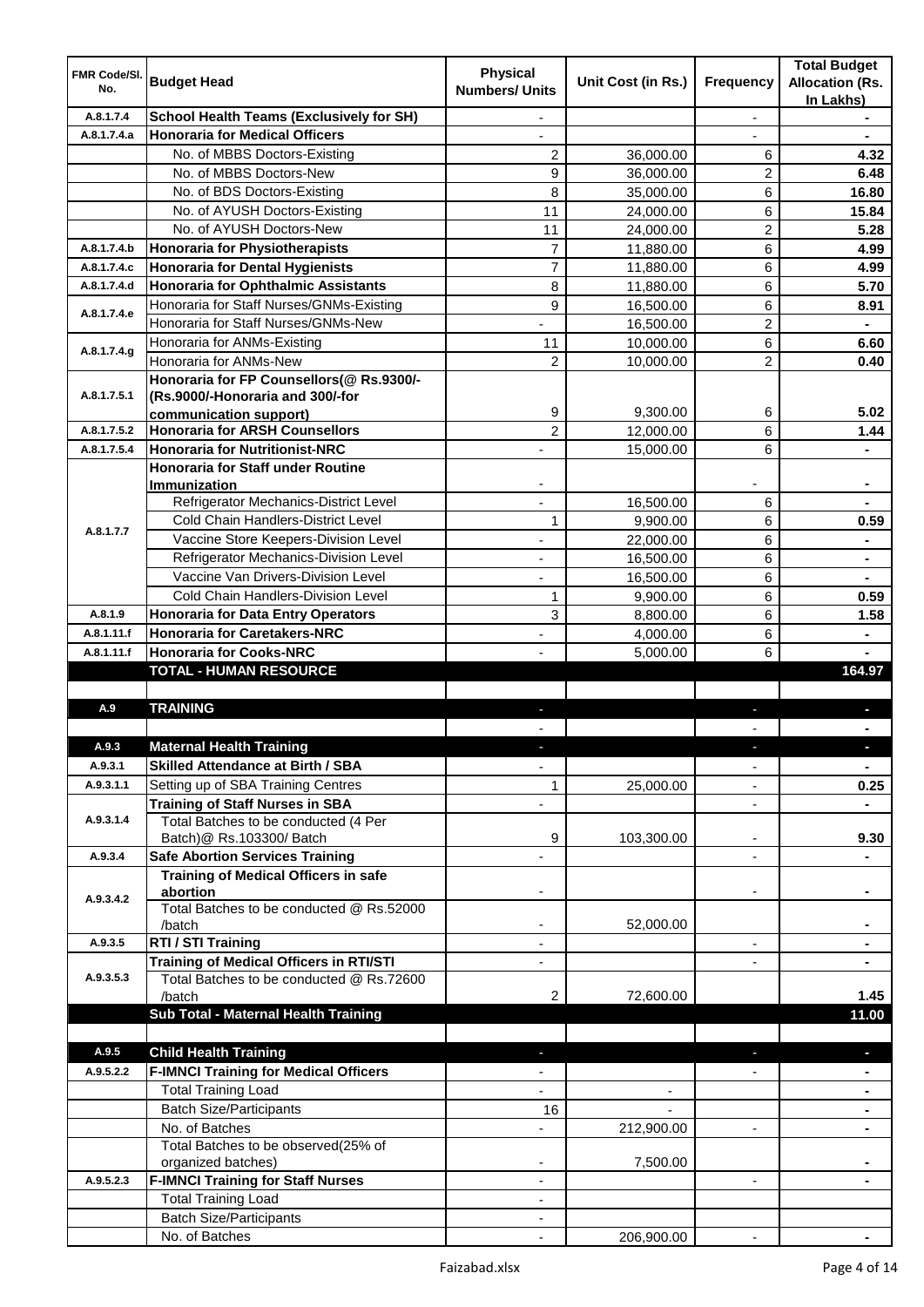| <b>FMR Code/SI.</b><br>No. | <b>Budget Head</b>                                                             | <b>Physical</b><br><b>Numbers/ Units</b> | Unit Cost (in Rs.) | Frequency                | <b>Total Budget</b><br><b>Allocation (Rs.</b><br>In Lakhs) |
|----------------------------|--------------------------------------------------------------------------------|------------------------------------------|--------------------|--------------------------|------------------------------------------------------------|
|                            | Total Batches to be observed(25% of<br>organized batches)                      |                                          | 7,500.00           |                          |                                                            |
| A.9.5.5.2.a                | <b>IMNCI Plus(CCSP)-10 Days TOT for</b>                                        |                                          |                    |                          |                                                            |
|                            | <b>Physicians</b>                                                              |                                          |                    |                          |                                                            |
|                            | <b>Total Training Load</b>                                                     |                                          |                    |                          |                                                            |
|                            | <b>Batch Size/Participants</b><br>No. of Batches                               | 24                                       |                    |                          |                                                            |
|                            | Total Batches to be observed(25% of                                            |                                          | 576,300.00         |                          |                                                            |
|                            | organized batches)                                                             |                                          | 11,000.00          |                          |                                                            |
|                            | Sub Total- Child Health Training                                               |                                          |                    |                          |                                                            |
|                            |                                                                                |                                          |                    |                          |                                                            |
| A.9.7                      | Adolescent Reproductive and Sexual Health/                                     |                                          |                    |                          |                                                            |
|                            | <b>ARSH Training</b>                                                           |                                          |                    |                          |                                                            |
| A.9.7.4                    | <b>ARSH training for ANMs/LHVs</b><br>Total Batches to be conducted@ Rs.71000/ |                                          |                    |                          |                                                            |
|                            | <b>Batch</b>                                                                   | 3                                        | 71,000.00          |                          | 2.13                                                       |
|                            | <b>Sub Total- ARSH Training</b>                                                |                                          |                    |                          | 2.13                                                       |
|                            |                                                                                |                                          |                    |                          |                                                            |
| A.9.8.4.2                  | <b>Clinical Establishment Act</b>                                              | 1                                        | 798,000.00         | $\overline{a}$           | 7.98                                                       |
|                            |                                                                                |                                          |                    |                          |                                                            |
|                            | <b>TOTAL - Training</b>                                                        |                                          |                    |                          | 21.11                                                      |
|                            |                                                                                |                                          |                    |                          |                                                            |
| A.10                       | PROGRAMME MANAGEMENT                                                           |                                          |                    |                          | o.                                                         |
| A.10.2                     | <b>District Programme Management Support</b>                                   |                                          |                    |                          |                                                            |
|                            | Unit                                                                           |                                          |                    |                          |                                                            |
|                            | <b>Contractual Staffs for DPMSU</b>                                            |                                          |                    |                          |                                                            |
| A.10.2.1                   | Honoraria for District Programme Manager                                       | 1                                        | 32,700.00          | 6                        | 1.96                                                       |
| A.10.2.2                   | Honoraria for District Accounts Manager                                        | $\mathbf{1}$                             | 26,650.00          | 6                        | 1.60                                                       |
| A.10.2.3                   | Honoraria for District Data Manager(District<br>Data cum Account Assistant)    | 1                                        | 18,150.00          | 6                        | 1.09                                                       |
| A.10.2.7                   | Honoraria for Office Assistant                                                 | 1                                        | 7,000.00           | 6                        | 0.42                                                       |
| A.10.2.8.1                 | Operational Expenses for DPMU unit                                             | 1                                        | 75,000.00          | 6                        | 4.50                                                       |
|                            | Honoraria for District Community Process                                       |                                          |                    |                          |                                                            |
| A.10.2.8.2                 | Manager                                                                        | 1                                        | 26,650.00          | 6                        | 1.60                                                       |
|                            | <b>Sub Total - DPMU</b>                                                        |                                          |                    |                          | 11.17                                                      |
|                            |                                                                                |                                          |                    |                          |                                                            |
| A.10.3                     | <b>Block Programme Management Unit (BPMU)</b>                                  | $\overline{\phantom{a}}$                 |                    | $\overline{\phantom{a}}$ | $\blacksquare$                                             |
| A.10.3.1                   | Honoraria for Block Programme Managers                                         | 11                                       | 20,000.00          | 6                        | 13.20                                                      |
| A.10.3.2                   | Honoraria for Block Accounts Managers                                          | 11                                       | 10,000.00          | 6                        | 6.60                                                       |
|                            | <b>Sub Total - DPMU</b>                                                        | ٠                                        |                    | ٠                        | 19.80                                                      |
|                            |                                                                                |                                          |                    |                          |                                                            |
| A.10.6                     | <b>Concurrent Audit System</b><br>Budget For Block Units(Rs. 1500 per          |                                          |                    | $\overline{\phantom{0}}$ | $\blacksquare$                                             |
|                            | Block/Quarter)                                                                 | 11                                       | 1,500.00           | 4                        | 0.66                                                       |
|                            | Budget For District (District HO Rs.                                           |                                          |                    |                          |                                                            |
|                            | 4500/Month)                                                                    |                                          | 4,500.00           | 12                       | 0.54                                                       |
|                            | <b>Sub Total - Concurrent Audit</b>                                            |                                          |                    |                          | 1.20                                                       |
|                            |                                                                                |                                          |                    |                          |                                                            |
| A.10.7                     | <b>Mobility Support, Field Visits</b>                                          |                                          |                    | $\overline{a}$           | ä,                                                         |
| A.10.7.2                   | Mobility Support-DPMU/District (2 Vehicles per<br>District per month)          | 2                                        | 25,000.00          | 12                       | 6.00                                                       |
| A.10.7.3                   | Mobility Support-BPMU/Block (1 Vehicle per<br>District per Month)              | 11                                       | 25,000.00          | 12                       | 33.00                                                      |
| A.10.7.4.1                 | Mobility Support for Div.PMU Division & AD<br>Offices( 1 vehicle per Division) | 1                                        | 25,000.00          | 12                       | 3.00                                                       |
|                            | Sub Total - Mobility Support, Field Visits                                     |                                          |                    |                          | 42.00                                                      |
|                            |                                                                                |                                          |                    |                          |                                                            |
|                            | <b>TOTAL - Programme Management</b>                                            |                                          |                    | ı.                       | 74.17                                                      |
|                            |                                                                                |                                          |                    |                          |                                                            |
|                            | <b>GRAND TOTAL- RCH FLEXIPOOL</b>                                              |                                          |                    | a,                       | 1,333.11                                                   |
|                            |                                                                                |                                          |                    |                          |                                                            |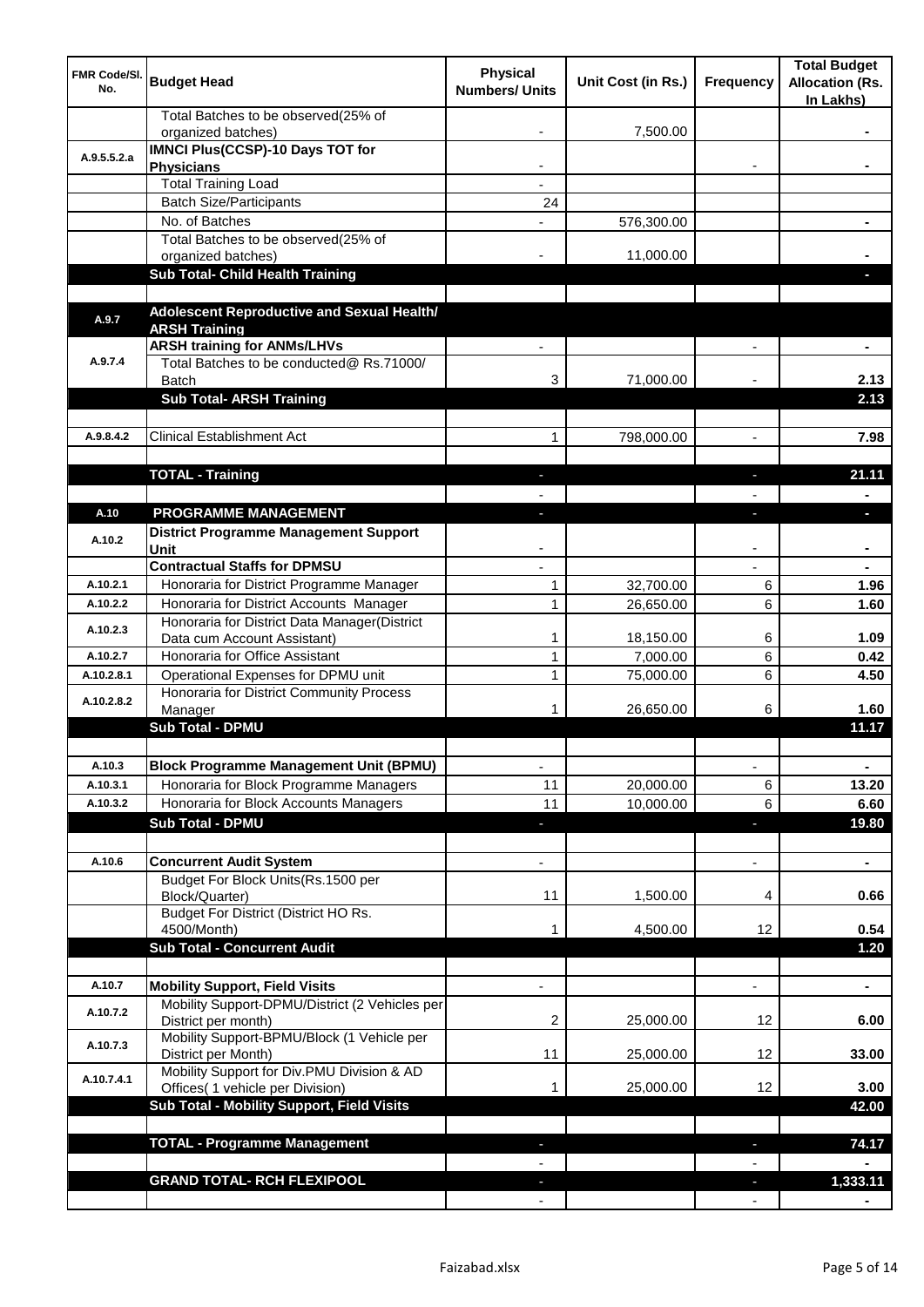| FMR Code/SI.<br>No. | <b>Budget Head</b>                                                                                                                                           | <b>Physical</b><br><b>Numbers/ Units</b> | Unit Cost (in Rs.) | <b>Frequency</b> | <b>Total Budget</b><br><b>Allocation (Rs.</b><br>In Lakhs) |
|---------------------|--------------------------------------------------------------------------------------------------------------------------------------------------------------|------------------------------------------|--------------------|------------------|------------------------------------------------------------|
| B                   | <b>MISSION FLEXIPOOL</b>                                                                                                                                     |                                          |                    | P.               |                                                            |
| <b>B1</b>           | <b>ASHA</b>                                                                                                                                                  |                                          |                    |                  |                                                            |
| B1.1.1.4.2          | ASHA State Trainers - TOT (Module VI&VII)-                                                                                                                   |                                          |                    |                  |                                                            |
|                     | National Level-Cost of TA/DA                                                                                                                                 | 6                                        | 15,000.00          |                  | 0.90                                                       |
| B1.1.3.3            | <b>Incentive for FP</b>                                                                                                                                      |                                          |                    |                  |                                                            |
| B1.1.3.3.1          | Incentive for ASHA @ Rs. 1000 if a couple<br>adopts permanent methods after 02<br>children(Assumed that 15.56 % clients<br>adopts permanent methods after 02 |                                          |                    |                  |                                                            |
|                     | children).                                                                                                                                                   | 593                                      | 1,000.00           |                  | 5.93                                                       |
| B1.1.3.5            | Other incentive                                                                                                                                              |                                          |                    |                  |                                                            |
| B1.1.3.5.1          | On taking Complicated On pregnancy cases<br>or New born cases to the health facility<br>@Rs.150/- case (up to 3 cases/year)                                  |                                          |                    |                  |                                                            |
|                     |                                                                                                                                                              | 2,556                                    | 150.00             | 3                | 11.50                                                      |
| B1.1.3.5.3          | Birth & Death Registration (For 30 birth & 9<br>deaths/ASHA) -Amount Approved 90% Only                                                                       | 2,556                                    | 180.00             |                  | 4.14                                                       |
|                     | TA/DA for attending Monthly Meetings                                                                                                                         |                                          |                    |                  |                                                            |
| B1.1.3.5.5          | @Rs.100/Meeting - Amount Approved 90%                                                                                                                        |                                          |                    |                  |                                                            |
|                     | Only<br>Maternal Death Audit Information                                                                                                                     | 2,556                                    | 100.00             | 12               | 27.60                                                      |
| B1.1.3.5.6          | (@Rs.200/Case)-Amount Approved 50%<br>Only                                                                                                                   | 312                                      | 200.00             |                  | 0.31                                                       |
| B1.1.3.5.12         | Incentives to ASHA Sangini(@Rs.150 for                                                                                                                       |                                          |                    |                  |                                                            |
|                     | one field visit and 20 visits per month)                                                                                                                     | 103                                      | 3,000.00           | 10               | 30.90                                                      |
| B1.1.3.6            | <b>Other Activities</b>                                                                                                                                      | $\overline{\phantom{a}}$                 |                    |                  |                                                            |
| B1.1.3.6.1          | ASHA Divas/Annual ASHA Samellan-                                                                                                                             |                                          |                    |                  |                                                            |
|                     | (Amount Approved 70% Only)                                                                                                                                   | 2,556                                    | 250.00             |                  | 4.47                                                       |
|                     | <b>ASHA Payment Voucher</b>                                                                                                                                  | 2,556                                    | 25.00              |                  | 0.64                                                       |
| B1.1.3.6.3          | <b>ASHA Master Payment Register</b>                                                                                                                          | 11                                       | 150.00             |                  | 0.02                                                       |
|                     | <b>ASHA Sangini Format</b>                                                                                                                                   | 103                                      | 50.00              |                  | 0.05                                                       |
| B1.1.4              | Awards to ASHA's/Link workers                                                                                                                                | 11                                       | 5,000.00           | $\overline{a}$   | 0.55                                                       |
| B1.1.5              | <b>ASHA Resource Centre/ASHA Mentoring</b><br>Group                                                                                                          |                                          |                    |                  | $\blacksquare$                                             |
| B1.1.5.4            | Mobility Costs ASHA Mentoring Group for<br>district*4 meetings@Rs.2500/meeting                                                                               | 4                                        | 2,500.00           |                  | 0.10                                                       |
|                     | <b>Sub Total - ASHA</b>                                                                                                                                      |                                          |                    |                  | 87.12                                                      |
|                     |                                                                                                                                                              |                                          |                    |                  |                                                            |
| <b>B2</b>           | <b>Untied Funds</b>                                                                                                                                          | ٠                                        |                    | J,               | $\blacksquare$                                             |
| <b>B2.1</b>         | No. of CHCs/SDH and Amount Approved 71%<br>Only                                                                                                              | 11                                       | 50,000.00          | 1                | 3.91                                                       |
| <b>B2.2</b>         | No. of PHCs and Amount Approved 93% Only                                                                                                                     | 27                                       | 25,000.00          | 1                | 6.28                                                       |
| <b>B2.3</b>         | No. of Sub Centres and Amount Approved<br>46% Only                                                                                                           | 257                                      | 10,000.00          | 1                | 11.82                                                      |
| <b>B2.4</b>         | No. of VHNSCs and Amount Approved 36%<br>Only                                                                                                                | 729                                      | 10,000.00          | 1                | 26.24                                                      |
|                     | <b>Sub Total - Untied Funds</b>                                                                                                                              |                                          |                    |                  | 48.25                                                      |
|                     |                                                                                                                                                              |                                          |                    |                  |                                                            |
| <b>B.3</b>          | <b>Annual Maintenance Grants</b>                                                                                                                             |                                          |                    |                  |                                                            |
| <b>B3.1</b>         | No. of CHCs and Amount Approved 70% Only                                                                                                                     | 11                                       | 100,000.00         | 1                | 7.70                                                       |
| <b>B3.2</b>         | No. of PHCs and Amount Approved 69% Only                                                                                                                     | 27                                       | 50,000.00          | 1                | 9.32                                                       |
| <b>B3.3</b>         | No. of Sub Centres and Amount Approved<br>49% Only                                                                                                           | 198                                      | 10,000.00          | 1                | 9.70                                                       |
|                     | <b>Sub Total - AMG</b>                                                                                                                                       | ٠                                        |                    | J,               | 26.72                                                      |
| <b>B.6</b>          |                                                                                                                                                              |                                          |                    |                  |                                                            |
|                     | <b>Corpus Grants to HMS/RKS</b>                                                                                                                              |                                          |                    |                  | $\blacksquare$                                             |
| B6.1                | District Hospitals (DH+DWH)                                                                                                                                  | 3                                        |                    |                  |                                                            |
|                     | Amount Approved for District Hospitals                                                                                                                       |                                          |                    |                  | 9.86                                                       |
| <b>B6.2</b>         | No. of CHCs and Amount Approved 90% Only                                                                                                                     | 11                                       | 100,000.00         | 1                | 9.90                                                       |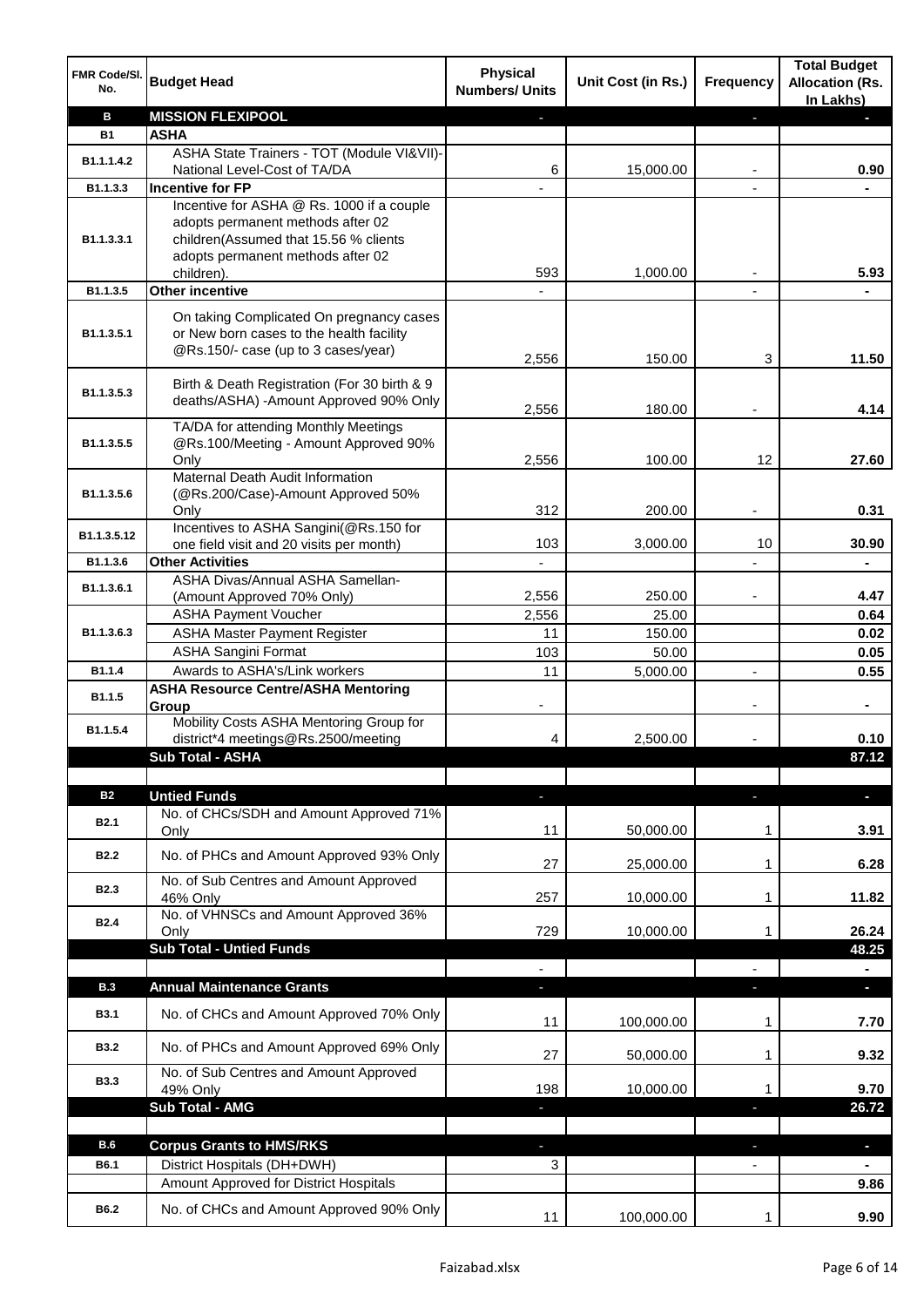| No. of PHCs and Amount Approved 90% Only<br>B6.3<br>12.15<br>27<br>50,000.00<br>1<br><b>Sub Total - HMS/RKS</b><br>31.91<br>٠<br>J,<br><b>Mainstreaming of AYUSH</b><br><b>B9</b><br>a.<br>o,<br>T<br><b>Medical Officers (Only AYUSH)</b><br>B.9.1<br><b>Contractual Medical Officers</b><br>B.9.1.1<br>24<br>24,000.00<br>6<br>34.56<br><b>AYUSH Pharmacists</b><br><b>B.9.2</b><br>8<br>9,000.00<br>6<br>4.32<br><b>Sub Total (AYUSH)</b><br>38.88<br>J,<br>J,<br><b>IEC-BCC Activities</b><br><b>B10</b><br>н<br>ı.<br><b>Implementation of BCC/IEC Activities at</b><br><b>B.10.2</b><br>3.00<br>district level<br>Printing of WIFS Cards, Referral Slips, etc<br>B.10.5.2<br>$\blacksquare$<br>WIFS Cards for School Children(No. of Cards)<br>4.00<br>Sub Total (IEC/BCC)<br>3.00<br>ı<br><b>Planning, Implementation and Monitoring</b><br><b>B15</b><br>B15.2<br><b>Quality Assurance</b><br><b>Quality Assurance Committees</b><br>B15.2.2<br>$\overline{\phantom{a}}$<br>$\blacksquare$<br><b>Division Level</b><br>$\blacksquare$<br>۰<br>One time establishment @ Rs. 1.00 Lakh/<br>Division (Amount Approved 50% Only)<br>100,000.00<br>0.50<br>1<br>1<br>Operational Expenses @Rs. 5000/month/<br>0.30<br>division (Amount Approved 50% Only)<br>5,000.00<br>12<br>1<br><b>District Level</b><br>$\blacksquare$<br>One time establishment @ Rs. 1.00 Lakh/<br>District (Amount Approved 50% Only)<br>100,000.00<br>0.50<br>1<br>1<br>Operational Expenses @Rs. 5000/ Month/<br>District (Amount Approved 50% Only)<br>12<br>0.30<br>5,000.00<br>1<br>B15.2.4<br><b>Review meetings</b><br>٠<br>٠<br><b>Division Level</b><br>B15.2.4.2<br>Review meetings @ Rs 10000/- per meeting<br>for 4 meeting per division (Amount Approved<br>10,000.00<br>0.20<br>1<br>4<br>50% Only)<br><b>District Level</b><br>Review meetings @ Rs 10000/- per meeting<br>for 4 meeting per District (Amount Approved<br>10,000.00<br>0.20<br>50% Only)<br>1<br>4<br><b>Other Block Level Activities</b><br>B15.2.5<br>Block QA visioning meeting (Orienting<br><b>Block Officials on Facility Solutions Levels-</b><br>B15.2.5.1<br>Amount Approved 50% Only)<br>0.18<br>1<br>35,000.00<br>1<br>Quality Management System (QMS) training<br>B15.2.5.2<br>workshop -(Amount Approved 50% Only)<br>100,000.00<br>0.50<br>1<br>1<br><b>Sub Total - Quality Assurance</b><br>2.68<br>$\blacksquare$<br>B15.3<br><b>Monitoring and Evaluation</b><br>Honoraria of Data Entry Operators for MCTS<br>B15.3.1.6.3<br>6<br>11<br>11,000.00<br>7.26<br>B15.3.2<br><b>Computerization HMIS and E-governance</b><br>HMIS Operational Cost (excluding HR & Trainings)-<br>Expenses for Internet @1500/month/<br>12<br>2.34<br>computer for 951 Nos<br>13<br>1,500.00<br>Expenses for Internet Rs.750/pm/block<br>11<br>750.00<br>$12 \overline{ }$<br>0.99<br>computer(new) for 820 Nos. | <b>FMR Code/SI.</b><br>No. | <b>Budget Head</b> | <b>Physical</b><br><b>Numbers/ Units</b> | Unit Cost (in Rs.) | <b>Frequency</b> | <b>Total Budget</b><br><b>Allocation (Rs.</b><br>In Lakhs) |
|-------------------------------------------------------------------------------------------------------------------------------------------------------------------------------------------------------------------------------------------------------------------------------------------------------------------------------------------------------------------------------------------------------------------------------------------------------------------------------------------------------------------------------------------------------------------------------------------------------------------------------------------------------------------------------------------------------------------------------------------------------------------------------------------------------------------------------------------------------------------------------------------------------------------------------------------------------------------------------------------------------------------------------------------------------------------------------------------------------------------------------------------------------------------------------------------------------------------------------------------------------------------------------------------------------------------------------------------------------------------------------------------------------------------------------------------------------------------------------------------------------------------------------------------------------------------------------------------------------------------------------------------------------------------------------------------------------------------------------------------------------------------------------------------------------------------------------------------------------------------------------------------------------------------------------------------------------------------------------------------------------------------------------------------------------------------------------------------------------------------------------------------------------------------------------------------------------------------------------------------------------------------------------------------------------------------------------------------------------------------------------------------------------------------------------------------------------------------------------------------------------------------------------------------------------------------------------------------------------------------------------------------------------------------------------------------------------------------------------------------------------------------------------------------------------------------------------------------------------------------------|----------------------------|--------------------|------------------------------------------|--------------------|------------------|------------------------------------------------------------|
|                                                                                                                                                                                                                                                                                                                                                                                                                                                                                                                                                                                                                                                                                                                                                                                                                                                                                                                                                                                                                                                                                                                                                                                                                                                                                                                                                                                                                                                                                                                                                                                                                                                                                                                                                                                                                                                                                                                                                                                                                                                                                                                                                                                                                                                                                                                                                                                                                                                                                                                                                                                                                                                                                                                                                                                                                                                                         |                            |                    |                                          |                    |                  |                                                            |
|                                                                                                                                                                                                                                                                                                                                                                                                                                                                                                                                                                                                                                                                                                                                                                                                                                                                                                                                                                                                                                                                                                                                                                                                                                                                                                                                                                                                                                                                                                                                                                                                                                                                                                                                                                                                                                                                                                                                                                                                                                                                                                                                                                                                                                                                                                                                                                                                                                                                                                                                                                                                                                                                                                                                                                                                                                                                         |                            |                    |                                          |                    |                  |                                                            |
|                                                                                                                                                                                                                                                                                                                                                                                                                                                                                                                                                                                                                                                                                                                                                                                                                                                                                                                                                                                                                                                                                                                                                                                                                                                                                                                                                                                                                                                                                                                                                                                                                                                                                                                                                                                                                                                                                                                                                                                                                                                                                                                                                                                                                                                                                                                                                                                                                                                                                                                                                                                                                                                                                                                                                                                                                                                                         |                            |                    |                                          |                    |                  |                                                            |
|                                                                                                                                                                                                                                                                                                                                                                                                                                                                                                                                                                                                                                                                                                                                                                                                                                                                                                                                                                                                                                                                                                                                                                                                                                                                                                                                                                                                                                                                                                                                                                                                                                                                                                                                                                                                                                                                                                                                                                                                                                                                                                                                                                                                                                                                                                                                                                                                                                                                                                                                                                                                                                                                                                                                                                                                                                                                         |                            |                    |                                          |                    |                  |                                                            |
|                                                                                                                                                                                                                                                                                                                                                                                                                                                                                                                                                                                                                                                                                                                                                                                                                                                                                                                                                                                                                                                                                                                                                                                                                                                                                                                                                                                                                                                                                                                                                                                                                                                                                                                                                                                                                                                                                                                                                                                                                                                                                                                                                                                                                                                                                                                                                                                                                                                                                                                                                                                                                                                                                                                                                                                                                                                                         |                            |                    |                                          |                    |                  |                                                            |
|                                                                                                                                                                                                                                                                                                                                                                                                                                                                                                                                                                                                                                                                                                                                                                                                                                                                                                                                                                                                                                                                                                                                                                                                                                                                                                                                                                                                                                                                                                                                                                                                                                                                                                                                                                                                                                                                                                                                                                                                                                                                                                                                                                                                                                                                                                                                                                                                                                                                                                                                                                                                                                                                                                                                                                                                                                                                         |                            |                    |                                          |                    |                  |                                                            |
|                                                                                                                                                                                                                                                                                                                                                                                                                                                                                                                                                                                                                                                                                                                                                                                                                                                                                                                                                                                                                                                                                                                                                                                                                                                                                                                                                                                                                                                                                                                                                                                                                                                                                                                                                                                                                                                                                                                                                                                                                                                                                                                                                                                                                                                                                                                                                                                                                                                                                                                                                                                                                                                                                                                                                                                                                                                                         |                            |                    |                                          |                    |                  |                                                            |
|                                                                                                                                                                                                                                                                                                                                                                                                                                                                                                                                                                                                                                                                                                                                                                                                                                                                                                                                                                                                                                                                                                                                                                                                                                                                                                                                                                                                                                                                                                                                                                                                                                                                                                                                                                                                                                                                                                                                                                                                                                                                                                                                                                                                                                                                                                                                                                                                                                                                                                                                                                                                                                                                                                                                                                                                                                                                         |                            |                    |                                          |                    |                  |                                                            |
|                                                                                                                                                                                                                                                                                                                                                                                                                                                                                                                                                                                                                                                                                                                                                                                                                                                                                                                                                                                                                                                                                                                                                                                                                                                                                                                                                                                                                                                                                                                                                                                                                                                                                                                                                                                                                                                                                                                                                                                                                                                                                                                                                                                                                                                                                                                                                                                                                                                                                                                                                                                                                                                                                                                                                                                                                                                                         |                            |                    |                                          |                    |                  |                                                            |
|                                                                                                                                                                                                                                                                                                                                                                                                                                                                                                                                                                                                                                                                                                                                                                                                                                                                                                                                                                                                                                                                                                                                                                                                                                                                                                                                                                                                                                                                                                                                                                                                                                                                                                                                                                                                                                                                                                                                                                                                                                                                                                                                                                                                                                                                                                                                                                                                                                                                                                                                                                                                                                                                                                                                                                                                                                                                         |                            |                    |                                          |                    |                  |                                                            |
|                                                                                                                                                                                                                                                                                                                                                                                                                                                                                                                                                                                                                                                                                                                                                                                                                                                                                                                                                                                                                                                                                                                                                                                                                                                                                                                                                                                                                                                                                                                                                                                                                                                                                                                                                                                                                                                                                                                                                                                                                                                                                                                                                                                                                                                                                                                                                                                                                                                                                                                                                                                                                                                                                                                                                                                                                                                                         |                            |                    |                                          |                    |                  |                                                            |
|                                                                                                                                                                                                                                                                                                                                                                                                                                                                                                                                                                                                                                                                                                                                                                                                                                                                                                                                                                                                                                                                                                                                                                                                                                                                                                                                                                                                                                                                                                                                                                                                                                                                                                                                                                                                                                                                                                                                                                                                                                                                                                                                                                                                                                                                                                                                                                                                                                                                                                                                                                                                                                                                                                                                                                                                                                                                         |                            |                    |                                          |                    |                  |                                                            |
|                                                                                                                                                                                                                                                                                                                                                                                                                                                                                                                                                                                                                                                                                                                                                                                                                                                                                                                                                                                                                                                                                                                                                                                                                                                                                                                                                                                                                                                                                                                                                                                                                                                                                                                                                                                                                                                                                                                                                                                                                                                                                                                                                                                                                                                                                                                                                                                                                                                                                                                                                                                                                                                                                                                                                                                                                                                                         |                            |                    |                                          |                    |                  |                                                            |
|                                                                                                                                                                                                                                                                                                                                                                                                                                                                                                                                                                                                                                                                                                                                                                                                                                                                                                                                                                                                                                                                                                                                                                                                                                                                                                                                                                                                                                                                                                                                                                                                                                                                                                                                                                                                                                                                                                                                                                                                                                                                                                                                                                                                                                                                                                                                                                                                                                                                                                                                                                                                                                                                                                                                                                                                                                                                         |                            |                    |                                          |                    |                  |                                                            |
|                                                                                                                                                                                                                                                                                                                                                                                                                                                                                                                                                                                                                                                                                                                                                                                                                                                                                                                                                                                                                                                                                                                                                                                                                                                                                                                                                                                                                                                                                                                                                                                                                                                                                                                                                                                                                                                                                                                                                                                                                                                                                                                                                                                                                                                                                                                                                                                                                                                                                                                                                                                                                                                                                                                                                                                                                                                                         |                            |                    |                                          |                    |                  |                                                            |
|                                                                                                                                                                                                                                                                                                                                                                                                                                                                                                                                                                                                                                                                                                                                                                                                                                                                                                                                                                                                                                                                                                                                                                                                                                                                                                                                                                                                                                                                                                                                                                                                                                                                                                                                                                                                                                                                                                                                                                                                                                                                                                                                                                                                                                                                                                                                                                                                                                                                                                                                                                                                                                                                                                                                                                                                                                                                         |                            |                    |                                          |                    |                  |                                                            |
|                                                                                                                                                                                                                                                                                                                                                                                                                                                                                                                                                                                                                                                                                                                                                                                                                                                                                                                                                                                                                                                                                                                                                                                                                                                                                                                                                                                                                                                                                                                                                                                                                                                                                                                                                                                                                                                                                                                                                                                                                                                                                                                                                                                                                                                                                                                                                                                                                                                                                                                                                                                                                                                                                                                                                                                                                                                                         |                            |                    |                                          |                    |                  |                                                            |
|                                                                                                                                                                                                                                                                                                                                                                                                                                                                                                                                                                                                                                                                                                                                                                                                                                                                                                                                                                                                                                                                                                                                                                                                                                                                                                                                                                                                                                                                                                                                                                                                                                                                                                                                                                                                                                                                                                                                                                                                                                                                                                                                                                                                                                                                                                                                                                                                                                                                                                                                                                                                                                                                                                                                                                                                                                                                         |                            |                    |                                          |                    |                  |                                                            |
|                                                                                                                                                                                                                                                                                                                                                                                                                                                                                                                                                                                                                                                                                                                                                                                                                                                                                                                                                                                                                                                                                                                                                                                                                                                                                                                                                                                                                                                                                                                                                                                                                                                                                                                                                                                                                                                                                                                                                                                                                                                                                                                                                                                                                                                                                                                                                                                                                                                                                                                                                                                                                                                                                                                                                                                                                                                                         |                            |                    |                                          |                    |                  |                                                            |
|                                                                                                                                                                                                                                                                                                                                                                                                                                                                                                                                                                                                                                                                                                                                                                                                                                                                                                                                                                                                                                                                                                                                                                                                                                                                                                                                                                                                                                                                                                                                                                                                                                                                                                                                                                                                                                                                                                                                                                                                                                                                                                                                                                                                                                                                                                                                                                                                                                                                                                                                                                                                                                                                                                                                                                                                                                                                         |                            |                    |                                          |                    |                  |                                                            |
|                                                                                                                                                                                                                                                                                                                                                                                                                                                                                                                                                                                                                                                                                                                                                                                                                                                                                                                                                                                                                                                                                                                                                                                                                                                                                                                                                                                                                                                                                                                                                                                                                                                                                                                                                                                                                                                                                                                                                                                                                                                                                                                                                                                                                                                                                                                                                                                                                                                                                                                                                                                                                                                                                                                                                                                                                                                                         |                            |                    |                                          |                    |                  |                                                            |
|                                                                                                                                                                                                                                                                                                                                                                                                                                                                                                                                                                                                                                                                                                                                                                                                                                                                                                                                                                                                                                                                                                                                                                                                                                                                                                                                                                                                                                                                                                                                                                                                                                                                                                                                                                                                                                                                                                                                                                                                                                                                                                                                                                                                                                                                                                                                                                                                                                                                                                                                                                                                                                                                                                                                                                                                                                                                         |                            |                    |                                          |                    |                  |                                                            |
|                                                                                                                                                                                                                                                                                                                                                                                                                                                                                                                                                                                                                                                                                                                                                                                                                                                                                                                                                                                                                                                                                                                                                                                                                                                                                                                                                                                                                                                                                                                                                                                                                                                                                                                                                                                                                                                                                                                                                                                                                                                                                                                                                                                                                                                                                                                                                                                                                                                                                                                                                                                                                                                                                                                                                                                                                                                                         |                            |                    |                                          |                    |                  |                                                            |
|                                                                                                                                                                                                                                                                                                                                                                                                                                                                                                                                                                                                                                                                                                                                                                                                                                                                                                                                                                                                                                                                                                                                                                                                                                                                                                                                                                                                                                                                                                                                                                                                                                                                                                                                                                                                                                                                                                                                                                                                                                                                                                                                                                                                                                                                                                                                                                                                                                                                                                                                                                                                                                                                                                                                                                                                                                                                         |                            |                    |                                          |                    |                  |                                                            |
|                                                                                                                                                                                                                                                                                                                                                                                                                                                                                                                                                                                                                                                                                                                                                                                                                                                                                                                                                                                                                                                                                                                                                                                                                                                                                                                                                                                                                                                                                                                                                                                                                                                                                                                                                                                                                                                                                                                                                                                                                                                                                                                                                                                                                                                                                                                                                                                                                                                                                                                                                                                                                                                                                                                                                                                                                                                                         |                            |                    |                                          |                    |                  |                                                            |
|                                                                                                                                                                                                                                                                                                                                                                                                                                                                                                                                                                                                                                                                                                                                                                                                                                                                                                                                                                                                                                                                                                                                                                                                                                                                                                                                                                                                                                                                                                                                                                                                                                                                                                                                                                                                                                                                                                                                                                                                                                                                                                                                                                                                                                                                                                                                                                                                                                                                                                                                                                                                                                                                                                                                                                                                                                                                         |                            |                    |                                          |                    |                  |                                                            |
|                                                                                                                                                                                                                                                                                                                                                                                                                                                                                                                                                                                                                                                                                                                                                                                                                                                                                                                                                                                                                                                                                                                                                                                                                                                                                                                                                                                                                                                                                                                                                                                                                                                                                                                                                                                                                                                                                                                                                                                                                                                                                                                                                                                                                                                                                                                                                                                                                                                                                                                                                                                                                                                                                                                                                                                                                                                                         |                            |                    |                                          |                    |                  |                                                            |
|                                                                                                                                                                                                                                                                                                                                                                                                                                                                                                                                                                                                                                                                                                                                                                                                                                                                                                                                                                                                                                                                                                                                                                                                                                                                                                                                                                                                                                                                                                                                                                                                                                                                                                                                                                                                                                                                                                                                                                                                                                                                                                                                                                                                                                                                                                                                                                                                                                                                                                                                                                                                                                                                                                                                                                                                                                                                         |                            |                    |                                          |                    |                  |                                                            |
|                                                                                                                                                                                                                                                                                                                                                                                                                                                                                                                                                                                                                                                                                                                                                                                                                                                                                                                                                                                                                                                                                                                                                                                                                                                                                                                                                                                                                                                                                                                                                                                                                                                                                                                                                                                                                                                                                                                                                                                                                                                                                                                                                                                                                                                                                                                                                                                                                                                                                                                                                                                                                                                                                                                                                                                                                                                                         |                            |                    |                                          |                    |                  |                                                            |
|                                                                                                                                                                                                                                                                                                                                                                                                                                                                                                                                                                                                                                                                                                                                                                                                                                                                                                                                                                                                                                                                                                                                                                                                                                                                                                                                                                                                                                                                                                                                                                                                                                                                                                                                                                                                                                                                                                                                                                                                                                                                                                                                                                                                                                                                                                                                                                                                                                                                                                                                                                                                                                                                                                                                                                                                                                                                         |                            |                    |                                          |                    |                  |                                                            |
|                                                                                                                                                                                                                                                                                                                                                                                                                                                                                                                                                                                                                                                                                                                                                                                                                                                                                                                                                                                                                                                                                                                                                                                                                                                                                                                                                                                                                                                                                                                                                                                                                                                                                                                                                                                                                                                                                                                                                                                                                                                                                                                                                                                                                                                                                                                                                                                                                                                                                                                                                                                                                                                                                                                                                                                                                                                                         |                            |                    |                                          |                    |                  |                                                            |
|                                                                                                                                                                                                                                                                                                                                                                                                                                                                                                                                                                                                                                                                                                                                                                                                                                                                                                                                                                                                                                                                                                                                                                                                                                                                                                                                                                                                                                                                                                                                                                                                                                                                                                                                                                                                                                                                                                                                                                                                                                                                                                                                                                                                                                                                                                                                                                                                                                                                                                                                                                                                                                                                                                                                                                                                                                                                         |                            |                    |                                          |                    |                  |                                                            |
|                                                                                                                                                                                                                                                                                                                                                                                                                                                                                                                                                                                                                                                                                                                                                                                                                                                                                                                                                                                                                                                                                                                                                                                                                                                                                                                                                                                                                                                                                                                                                                                                                                                                                                                                                                                                                                                                                                                                                                                                                                                                                                                                                                                                                                                                                                                                                                                                                                                                                                                                                                                                                                                                                                                                                                                                                                                                         |                            |                    |                                          |                    |                  |                                                            |
|                                                                                                                                                                                                                                                                                                                                                                                                                                                                                                                                                                                                                                                                                                                                                                                                                                                                                                                                                                                                                                                                                                                                                                                                                                                                                                                                                                                                                                                                                                                                                                                                                                                                                                                                                                                                                                                                                                                                                                                                                                                                                                                                                                                                                                                                                                                                                                                                                                                                                                                                                                                                                                                                                                                                                                                                                                                                         |                            |                    |                                          |                    |                  |                                                            |
|                                                                                                                                                                                                                                                                                                                                                                                                                                                                                                                                                                                                                                                                                                                                                                                                                                                                                                                                                                                                                                                                                                                                                                                                                                                                                                                                                                                                                                                                                                                                                                                                                                                                                                                                                                                                                                                                                                                                                                                                                                                                                                                                                                                                                                                                                                                                                                                                                                                                                                                                                                                                                                                                                                                                                                                                                                                                         |                            |                    |                                          |                    |                  |                                                            |
|                                                                                                                                                                                                                                                                                                                                                                                                                                                                                                                                                                                                                                                                                                                                                                                                                                                                                                                                                                                                                                                                                                                                                                                                                                                                                                                                                                                                                                                                                                                                                                                                                                                                                                                                                                                                                                                                                                                                                                                                                                                                                                                                                                                                                                                                                                                                                                                                                                                                                                                                                                                                                                                                                                                                                                                                                                                                         |                            |                    |                                          |                    |                  |                                                            |
|                                                                                                                                                                                                                                                                                                                                                                                                                                                                                                                                                                                                                                                                                                                                                                                                                                                                                                                                                                                                                                                                                                                                                                                                                                                                                                                                                                                                                                                                                                                                                                                                                                                                                                                                                                                                                                                                                                                                                                                                                                                                                                                                                                                                                                                                                                                                                                                                                                                                                                                                                                                                                                                                                                                                                                                                                                                                         |                            |                    |                                          |                    |                  |                                                            |
|                                                                                                                                                                                                                                                                                                                                                                                                                                                                                                                                                                                                                                                                                                                                                                                                                                                                                                                                                                                                                                                                                                                                                                                                                                                                                                                                                                                                                                                                                                                                                                                                                                                                                                                                                                                                                                                                                                                                                                                                                                                                                                                                                                                                                                                                                                                                                                                                                                                                                                                                                                                                                                                                                                                                                                                                                                                                         |                            |                    |                                          |                    |                  |                                                            |
|                                                                                                                                                                                                                                                                                                                                                                                                                                                                                                                                                                                                                                                                                                                                                                                                                                                                                                                                                                                                                                                                                                                                                                                                                                                                                                                                                                                                                                                                                                                                                                                                                                                                                                                                                                                                                                                                                                                                                                                                                                                                                                                                                                                                                                                                                                                                                                                                                                                                                                                                                                                                                                                                                                                                                                                                                                                                         |                            |                    |                                          |                    |                  |                                                            |
|                                                                                                                                                                                                                                                                                                                                                                                                                                                                                                                                                                                                                                                                                                                                                                                                                                                                                                                                                                                                                                                                                                                                                                                                                                                                                                                                                                                                                                                                                                                                                                                                                                                                                                                                                                                                                                                                                                                                                                                                                                                                                                                                                                                                                                                                                                                                                                                                                                                                                                                                                                                                                                                                                                                                                                                                                                                                         |                            |                    |                                          |                    |                  |                                                            |
|                                                                                                                                                                                                                                                                                                                                                                                                                                                                                                                                                                                                                                                                                                                                                                                                                                                                                                                                                                                                                                                                                                                                                                                                                                                                                                                                                                                                                                                                                                                                                                                                                                                                                                                                                                                                                                                                                                                                                                                                                                                                                                                                                                                                                                                                                                                                                                                                                                                                                                                                                                                                                                                                                                                                                                                                                                                                         |                            |                    |                                          |                    |                  |                                                            |
|                                                                                                                                                                                                                                                                                                                                                                                                                                                                                                                                                                                                                                                                                                                                                                                                                                                                                                                                                                                                                                                                                                                                                                                                                                                                                                                                                                                                                                                                                                                                                                                                                                                                                                                                                                                                                                                                                                                                                                                                                                                                                                                                                                                                                                                                                                                                                                                                                                                                                                                                                                                                                                                                                                                                                                                                                                                                         |                            |                    |                                          |                    |                  |                                                            |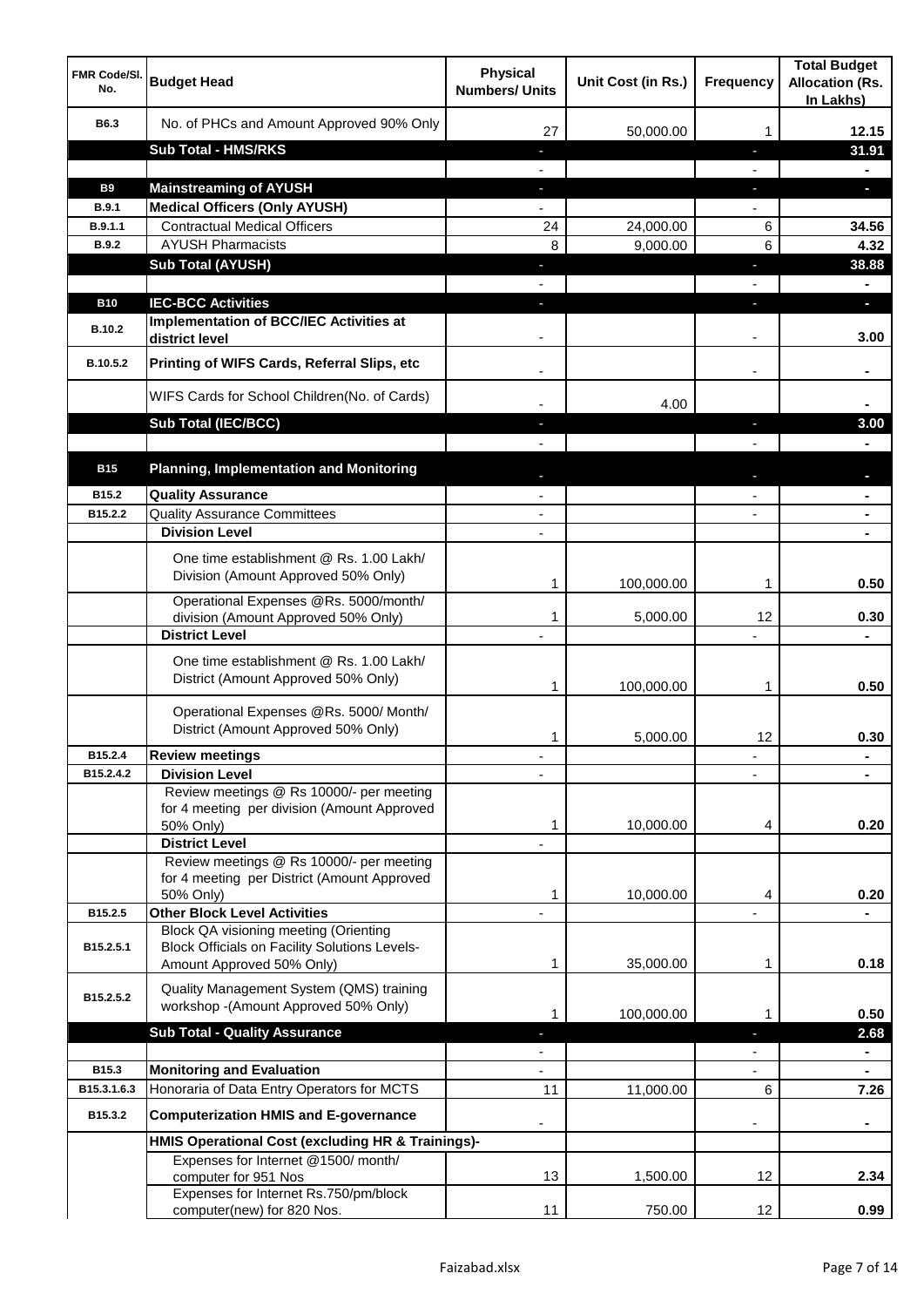| <b>FMR Code/SI.</b><br>No. | <b>Budget Head</b>                                                                                        | <b>Physical</b><br><b>Numbers/ Units</b> | Unit Cost (in Rs.) | Frequency                | <b>Total Budget</b><br><b>Allocation (Rs.</b><br>In Lakhs) |
|----------------------------|-----------------------------------------------------------------------------------------------------------|------------------------------------------|--------------------|--------------------------|------------------------------------------------------------|
| B15.3.2.1.a                | Expenses for Internet Data Card<br>@Rs.750/pm/Computer (new) for 75 Nos.                                  | 1                                        | 750.00             | 12                       | 0.09                                                       |
|                            | Expenses for Internet Data Card<br>@Rs.750/pm/Computer (new) for 18 Nos.                                  | 1                                        | 750.00             | 12                       | 0.09                                                       |
| B15.3.2.1.d                | Other Office and admin expenses                                                                           |                                          |                    |                          |                                                            |
| B15.3.2.1.d.2              | Maintenance of Computers/AMC/etc -HMIS<br>(Block -PHC/CHC,CH, CMF (M/F) Old<br>@Rs. 4000/unit for 951 no. | 13                                       | 4,000.00           | 1                        | 0.52                                                       |
| B15.3.2.1.d.3              | Purchase of computer consumables/Admin<br>Expenses @ Rs.1000.00 for 951 no.-Six<br><b>Months</b>          | 13                                       | 1,000.00           | 6                        | 0.78                                                       |
| B15.3.2.2.a                | MCTS Operational Cost (excluding HR &<br>Trainings)                                                       |                                          |                    |                          |                                                            |
| B15.3.2.2.b                | Procurement of<br>computers/Printers/Cartridges, etc. -<br>@50,000.00/Computer Systems for 820 No.        | 11                                       | 50,000.00          | 1                        | 5.50                                                       |
| B15.3.2.2.d                | Other Office and admin expenses<br>@12,000.00 per year -820 No.(New)                                      | 11                                       | 12,000.00          | 1                        | 1.32                                                       |
| B15.3.3                    | Other M & E Activities<br>Review Meetings for MCTS @ Rs                                                   |                                          |                    | $\overline{a}$           |                                                            |
| B15.3.3.5                  | 4,000/meeting for 12 meetings<br><b>Sub Total - Monitoring and Evaluation</b>                             | 1                                        | 4,000.00           | 12                       | 0.48<br>19.37                                              |
|                            |                                                                                                           |                                          |                    |                          | $\blacksquare$                                             |
| <b>B.16</b>                | <b>PROCUREMENT</b>                                                                                        |                                          |                    | E.                       | o.                                                         |
| B16.1.1                    | <b>Procurement of Equipments: MH</b>                                                                      |                                          |                    |                          |                                                            |
| B16.1.1.2                  | MVA / EVA Kits for Safe Abortion services                                                                 | 10                                       | 2,500.00           |                          | 0.25                                                       |
| B16.1.6                    | <b>Equipments for ARSH/ School Health</b>                                                                 |                                          |                    | $\overline{a}$           |                                                            |
| B16.1.6.1                  | Equipments for ARSH Clinics (New)                                                                         | $\overline{c}$                           | 15,000.00          | 1                        | 0.30                                                       |
|                            | <b>Sub Total (Procurement of Equipments)</b>                                                              |                                          |                    |                          | 0.55                                                       |
| B.16.2.1                   | Drugs & supplies for MH                                                                                   | $\blacksquare$                           |                    | $\blacksquare$           | $\blacksquare$                                             |
| B.16.2.1.2                 | Drugs for Safe Abortion (No. of MMA<br>estimated in year 2013-14)                                         | 33                                       | 200.00             |                          | 0.07                                                       |
| B.16.2.4                   | <b>Supplies for IMEP</b>                                                                                  |                                          |                    |                          | ۰                                                          |
| B.16.2.4.1                 | Bio-Medical Waste Management-District<br>level                                                            |                                          |                    |                          | 31.46                                                      |
| B.16.2.4.2                 | Bio-Medical Waste Management-CHC level                                                                    |                                          |                    | ۰                        | 15.73                                                      |
| B.16.2.4.3                 | Cleaning/Washing, House keeping and<br>Laundry Management - District Level                                |                                          |                    |                          | 51.79                                                      |
| B.16.2.4.4                 | Cleaning/Washing, House keeping and<br>Laundry Management - CHC/PHC Level                                 |                                          |                    | $\blacksquare$           | 22.04                                                      |
|                            | <b>ASHA Drug Kits</b><br>Drug Kit replenishment for ASHAs @ Rs.                                           |                                          |                    |                          |                                                            |
| B.16.2.5.2                 | 300/ASHA                                                                                                  | 2,298                                    | 300.00             |                          | 6.89                                                       |
| B.16.2.6                   | Drugs & supplies for WIFS                                                                                 |                                          |                    | $\overline{\phantom{a}}$ |                                                            |
|                            | For Govt. & Govt. aided Schools (Classes VI<br>to XII)                                                    |                                          |                    |                          |                                                            |
|                            | <b>Total Beneficiaries</b>                                                                                | 58,573                                   |                    |                          |                                                            |
| B.16.2.6.1                 | IFA Tables Required at District (Beneficiary*<br>52 Tabs)                                                 | 3,045,791                                | 0.12               | $\blacksquare$           | 3.65                                                       |
| B.16.2.6.2                 | Albendazole Tablets Required at District<br>(Beneficiary *2 Tabs)                                         | 117,146                                  | 1.00               |                          | 1.17                                                       |
| B.16.2.7                   | Drugs & Supplies under SHP                                                                                |                                          |                    |                          | ۰                                                          |
|                            | <b>For Aganwadi Centres</b>                                                                               | 60,175                                   |                    |                          | $\blacksquare$                                             |
|                            | Expected No. of Children at AWCs<br>No. of IFA Bottles (One bottle of 100                                 |                                          |                    |                          |                                                            |
|                            | ml./child)                                                                                                | 60,175                                   | 10.00              |                          | 6.02                                                       |
|                            | Albendazole Tablets (2 tablets per Child)                                                                 | 120,350                                  | 1.00               |                          | 1.20                                                       |
|                            | For Primary Schools(For Govt. & Govt.<br>aided Schools Classes I to V)                                    |                                          |                    |                          |                                                            |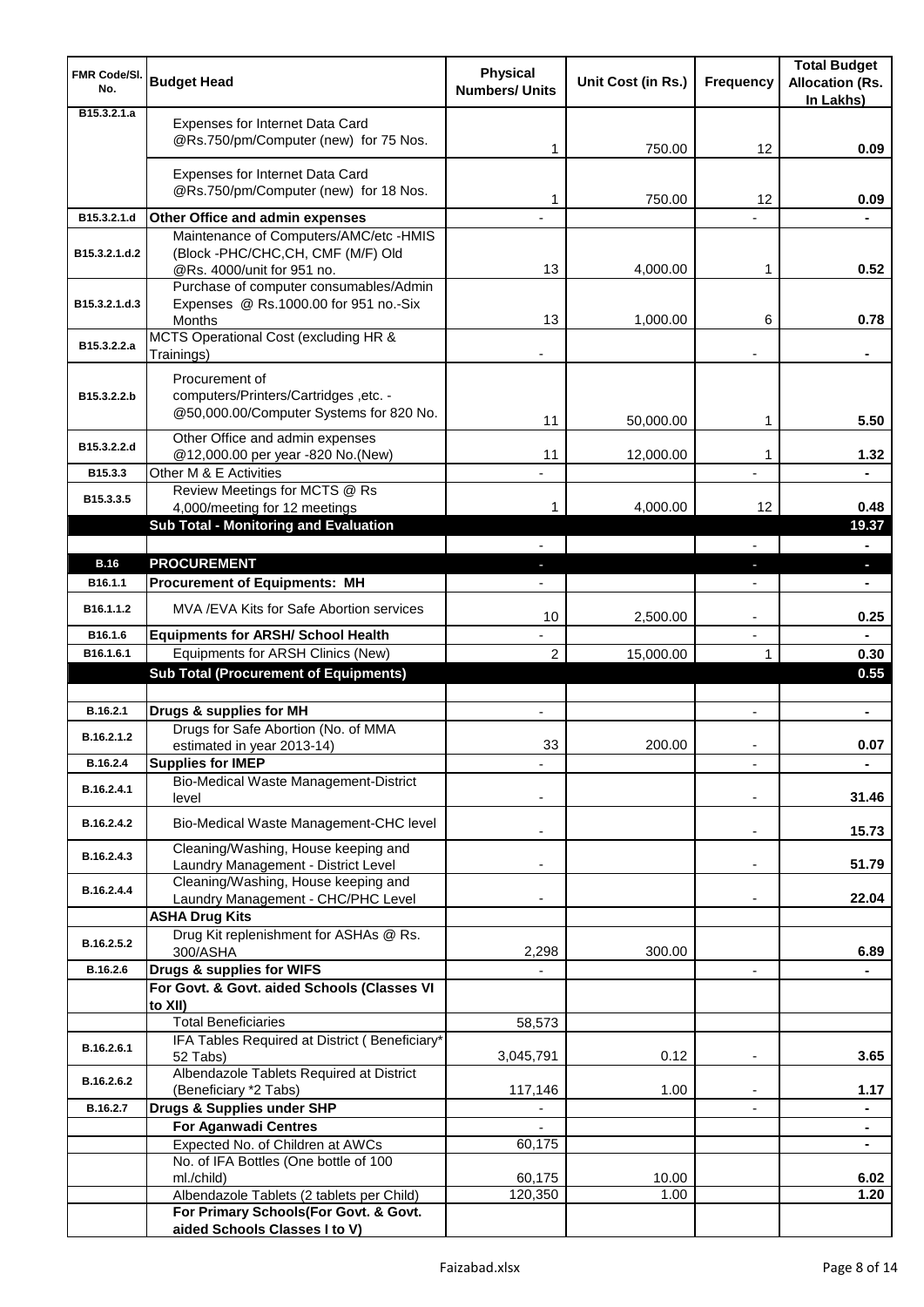| FMR Code/SI.<br>No. | <b>Budget Head</b>                                                                                                | <b>Physical</b><br><b>Numbers/ Units</b> | Unit Cost (in Rs.) | <b>Frequency</b>         | <b>Total Budget</b><br><b>Allocation (Rs.</b><br>In Lakhs) |
|---------------------|-------------------------------------------------------------------------------------------------------------------|------------------------------------------|--------------------|--------------------------|------------------------------------------------------------|
|                     | Expected No. of Children in Schools                                                                               | 106,138                                  |                    |                          |                                                            |
|                     | No. of Tablets Required at District (52 Tabs./<br>Beneficiary)                                                    | 5,519,174                                | 0.12               |                          | 6.62                                                       |
|                     | No. of Tablets Required at District (2 Tabs./<br>Beneficiary)                                                     | 212,276                                  | 1.00               |                          | 2.12                                                       |
|                     | <b>Medicines for Teams</b>                                                                                        |                                          |                    |                          |                                                            |
|                     | No. of Blocks                                                                                                     | 11                                       |                    |                          |                                                            |
|                     | First Time Medicines For Teams (2 Teams<br>in Each Block)                                                         | 22                                       | 18,000.00          |                          | 3.96                                                       |
|                     | Sub Total (Procurement of Drugs & Supplies)                                                                       |                                          |                    |                          | 152.73                                                     |
| <b>B.17</b>         | <b>Drugs Warehouses/Logistics Management</b>                                                                      |                                          |                    |                          |                                                            |
|                     | Honoraria of Staff at Regional Drug                                                                               |                                          |                    |                          |                                                            |
|                     | Warehouse                                                                                                         |                                          |                    |                          |                                                            |
|                     | Accountant                                                                                                        | 1                                        | 10,000.00          | 6                        | 0.60                                                       |
|                     | Computer Operator Cum Store Keeper                                                                                | $\mathbf{1}$                             | 10,000.00          | 6                        | 0.60                                                       |
|                     | Fork-Lift Operator cum Mechanic                                                                                   | $\mathbf{1}$                             | 6,500.00           | 6                        | 0.39                                                       |
| <b>B.17.1</b>       | Fourth class / Loader                                                                                             | $\mathbf{1}$                             | 6,500.00           | 6                        | 0.39                                                       |
|                     | Generator Operator cum Electrician                                                                                | $\mathbf{1}$                             | 5,000.00           | 6                        | 0.30                                                       |
|                     | Sweeper                                                                                                           | $\mathbf{1}$                             | 3,500.00           | 6                        | 0.21                                                       |
|                     | <b>Armed Guards</b>                                                                                               | $\mathbf{1}$                             | 6,335.00           | 6                        | 0.38                                                       |
|                     | <b>General Guards</b>                                                                                             | $\overline{c}$                           | 5,157.00           | 6                        | 0.62                                                       |
|                     | Gardener                                                                                                          | $\mathbf{1}$                             | 3,000.00           | 6                        | 0.18                                                       |
|                     | <b>Honoraria of Staff at District Drug</b>                                                                        |                                          |                    |                          |                                                            |
|                     | Warehouse                                                                                                         |                                          |                    |                          |                                                            |
|                     | Computer Operator Cum Store Keeper                                                                                | $\mathbf{1}$                             | 10,000.00          | 6                        | 0.60                                                       |
| <b>B.17.3</b>       | Generator Operator Cum Mechanic/Electricia                                                                        | $\mathbf{1}$                             | 5,000.00           | 6                        | 0.30                                                       |
|                     | Loader                                                                                                            | $\mathbf{1}$                             | 5,000.00           | 6                        | 0.30                                                       |
|                     | Choukidar                                                                                                         | $\mathbf{1}$                             | 5,000.00           | 6                        | 0.30                                                       |
|                     | Part-time Sweeper                                                                                                 | $\mathbf{1}$                             | 2,500.00           | 6                        | 0.15                                                       |
| <b>B.17.4</b>       | <b>Others</b>                                                                                                     |                                          |                    | L,                       |                                                            |
| B.17.4.1            | Operational Cost for Regional Drug ware House                                                                     |                                          |                    | ۰                        |                                                            |
|                     | <b>Electricity Charges</b>                                                                                        |                                          |                    |                          | 1.10                                                       |
|                     | Telephone Charges                                                                                                 |                                          |                    |                          | 0.10                                                       |
|                     | POL & Maintenance of DG Sets                                                                                      |                                          |                    |                          | 0.30                                                       |
|                     | Stationary                                                                                                        |                                          |                    |                          | 0.15                                                       |
|                     | Contingency                                                                                                       |                                          |                    |                          | 1.49                                                       |
|                     | <b>Sub Total-Drug Ware Houses</b>                                                                                 |                                          |                    |                          | 8.46                                                       |
|                     | <b>GRAND TOTAL- MISSION FLEXIPOOL</b>                                                                             |                                          |                    |                          | 419.66                                                     |
|                     |                                                                                                                   | P.                                       |                    |                          | $\blacksquare$                                             |
| $\mathbf c$         | <b>IMMUNISATION</b>                                                                                               |                                          |                    |                          | н                                                          |
| C.1                 | RI strengthening project (Review meeting,<br>Mobility support, Outreach services etc)                             |                                          |                    |                          |                                                            |
| C.1.a               | Mobility Support for supervision for district<br>level officers @Rs 250000/- Year                                 | 1                                        | 250,000.00         | ٠                        | 2.50                                                       |
| C.1.b               | Mobility support for supervision at State level                                                                   |                                          |                    | $\overline{\phantom{a}}$ | ٠                                                          |
| C.1.c               | Printing and dissemination of Immunization<br>cards, tally sheets, monitoring forms etc.@<br>Rs 10 /- Beneficiary | 78,986                                   | 10.00              |                          | 7.90                                                       |
| C.1.d               | Support for Quarterly State level review                                                                          |                                          |                    |                          |                                                            |
|                     | meetings of district officer                                                                                      |                                          |                    |                          |                                                            |
| C.1.e               | Quarterly review meetings exclusive for RI at<br>district level with Block Mos, CDPO, and                         |                                          |                    |                          |                                                            |
|                     | other stake holders (@ Rs 100/- per                                                                               |                                          |                    |                          |                                                            |
|                     | participant(5 participant / block)                                                                                | 280                                      | 100.00             |                          | 0.28                                                       |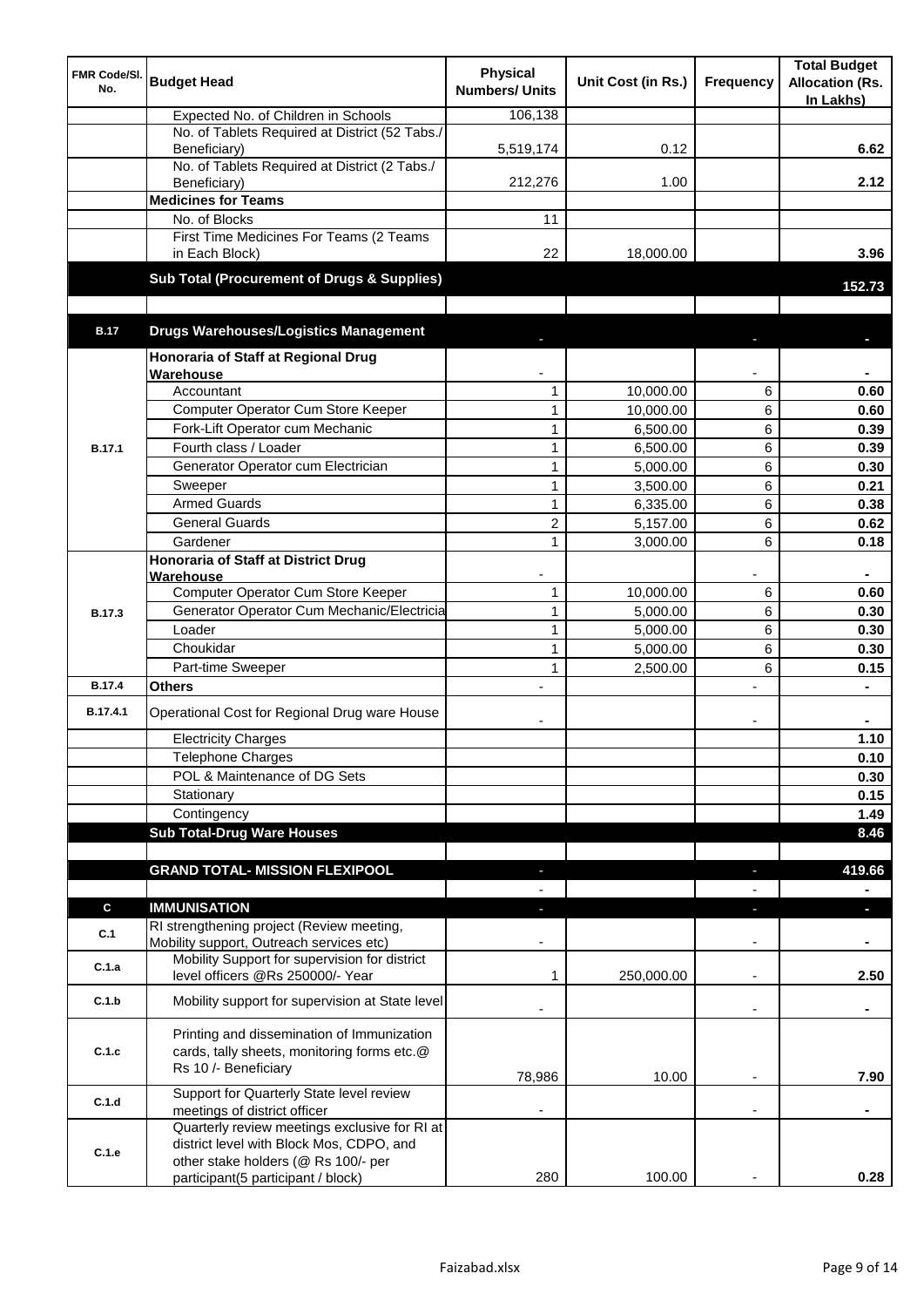| <b>FMR Code/SI.</b><br>No. | <b>Budget Head</b>                                                                                                                                                                                                                                             | <b>Physical</b><br><b>Numbers/ Units</b> | Unit Cost (in Rs.)      | Frequency                        | <b>Total Budget</b><br><b>Allocation (Rs.</b><br>In Lakhs) |
|----------------------------|----------------------------------------------------------------------------------------------------------------------------------------------------------------------------------------------------------------------------------------------------------------|------------------------------------------|-------------------------|----------------------------------|------------------------------------------------------------|
| C.1.f                      | Quarterly review meetings exclusive for RI at<br>block level @Rs 50/- per person as<br>honorarium/Asha(For travel) & Rs 25 per<br>person at the disposal of MOIC for meeting<br>expenses (Refreshment, stationery and                                          |                                          |                         |                                  |                                                            |
|                            | mis.)                                                                                                                                                                                                                                                          | 8,504                                    | 75.00                   |                                  | 6.38                                                       |
| C.1.g                      | Focus on slum & underserved areas in<br>urban areas/alternative vaccinator for slums<br>(Hiring of ANM @ 450/-per session for four<br>sessions/month/slum of 10000 population<br>and Rs.300/ month as contingency per slum<br>i.e.Rs.2100/-month/slum of 10000 | 295                                      |                         |                                  | 6.20                                                       |
| C.1.h                      | population)<br>Mobilization of children through ASHA or                                                                                                                                                                                                        | 31,724                                   | 2,100.00<br>150.00      |                                  | 47.59                                                      |
| C.1.i                      | other mobilizers(@Rs 150/-per session)<br>Alternative vaccine delivery in hard to reach<br>areas(@Rs 150/-per session)                                                                                                                                         | 3,019                                    | 150.00                  | $\overline{\phantom{a}}$         | 4.53                                                       |
| C.1.j                      | Alternative Vaccine Delivery in other<br>areas(@Rs. 75/- per session)                                                                                                                                                                                          | 24,389                                   | 75.00                   | $\overline{\phantom{a}}$         | 18.29                                                      |
|                            | To develop micro plan at sub-centre level(@                                                                                                                                                                                                                    |                                          |                         |                                  |                                                            |
| C.1.k                      | Rs 100/- per sub centre)                                                                                                                                                                                                                                       | 255                                      | 100.00                  |                                  | 0.26                                                       |
| C.1.1                      | For consolidation of micro plans at block<br>level (@ Rs 1000/-per block per PHC and                                                                                                                                                                           |                                          |                         |                                  |                                                            |
|                            | Rs 2000/- per district)<br>POL for vaccine delivery from State to                                                                                                                                                                                              | 13                                       | 1,000.00                |                                  | 0.13                                                       |
| C.1.m                      | district and from district to PHC/CHCs(@ Rs<br>150000/- per district per year)                                                                                                                                                                                 | 1                                        | 150,000.00              | $\overline{\phantom{a}}$         | 1.50                                                       |
| C.1.n                      | Consumables for computer including<br>provision for internet access for RIMS (@ Rs                                                                                                                                                                             | 1                                        | 400.00                  | 12                               | 0.05                                                       |
| C.1.o                      | 400/- per month per district)<br>Red/Black plastic bags etc.(@ Rs 3 per bag                                                                                                                                                                                    |                                          |                         | 2                                | 1.90                                                       |
| C.1.p                      | and 2 bags per session)<br>Hub Cutter/Bleach/Hypochlorite solution/<br>Twin buckets(@ Rs 1200/- per PHC/CHC                                                                                                                                                    | 31,724                                   | 3.00                    |                                  |                                                            |
|                            | per year)                                                                                                                                                                                                                                                      | 11<br>$\overline{7}$                     | 1,200.00                | $\overline{\phantom{a}}$         | 0.13                                                       |
| C.1.q                      | Safety Pits(@ Rs 5250/- per pit)<br>Other Specific requirement                                                                                                                                                                                                 |                                          | 5,250.00                | $\blacksquare$<br>$\blacksquare$ | 0.37                                                       |
|                            | Fund for annual maintenance operation of<br>WIC/WIF at division level @ Rs.40000/unit                                                                                                                                                                          |                                          |                         |                                  |                                                            |
| C.1.r                      | of WIC/WIF<br>POL for generators and operational<br>expenses at divisional vaccine storage point<br>@ Rs 2.00 Lakhs/ year/division vaccine<br>store points                                                                                                     | 2<br>1                                   | 40,000.00<br>200,000.00 |                                  | 0.80<br>2.00                                               |
|                            | Electricity bill for WIC/WIF AT state and<br>divisional level @ Rs 1.50Lakhs/year                                                                                                                                                                              |                                          |                         |                                  |                                                            |
|                            | /division store points                                                                                                                                                                                                                                         | 1                                        | 150,000.00              |                                  | 1.50                                                       |
|                            | <b>AEFI Kits</b>                                                                                                                                                                                                                                               | 60                                       | 200.00                  |                                  | 0.12                                                       |
| C.2                        | <b>Salary of Contractual Staffs</b>                                                                                                                                                                                                                            |                                          |                         |                                  |                                                            |
| C.2.2                      | <b>Computer Assistants at District level</b>                                                                                                                                                                                                                   | 1                                        | 10,000.00               | 6                                | 0.60                                                       |
| C.3                        | <b>Training under Immunisation</b><br>District level Orientation training including                                                                                                                                                                            |                                          |                         |                                  |                                                            |
| C.3.1                      | Hep B, Measles, AEFI & JE(wherever<br>required) for 2 days ANM, Multi Purpose<br>Health Worker (Male), LHV, Health Assistant<br>(Male/Female), Nurse Midwives, BEEs &<br>other staff (as per RCH norms) @ Rs<br>46200/batch                                    | 3                                        | 46,200.00               |                                  | 1.39                                                       |
| C.3.2                      | Three day training including Hep B, Measles<br>& JE(wherever required) of Medical Officers<br>of RI using revised MO training module) @<br>Rs 65600/ batch                                                                                                     | 13                                       | 65,600.00               |                                  | 8.53                                                       |
| C.3.4                      | Two days cold chain handlers training for<br>block level cold chain handlers by State and<br>district cold chain officers @ Rs 26600/batch                                                                                                                     | 1                                        | 26,600.00               |                                  | 0.27                                                       |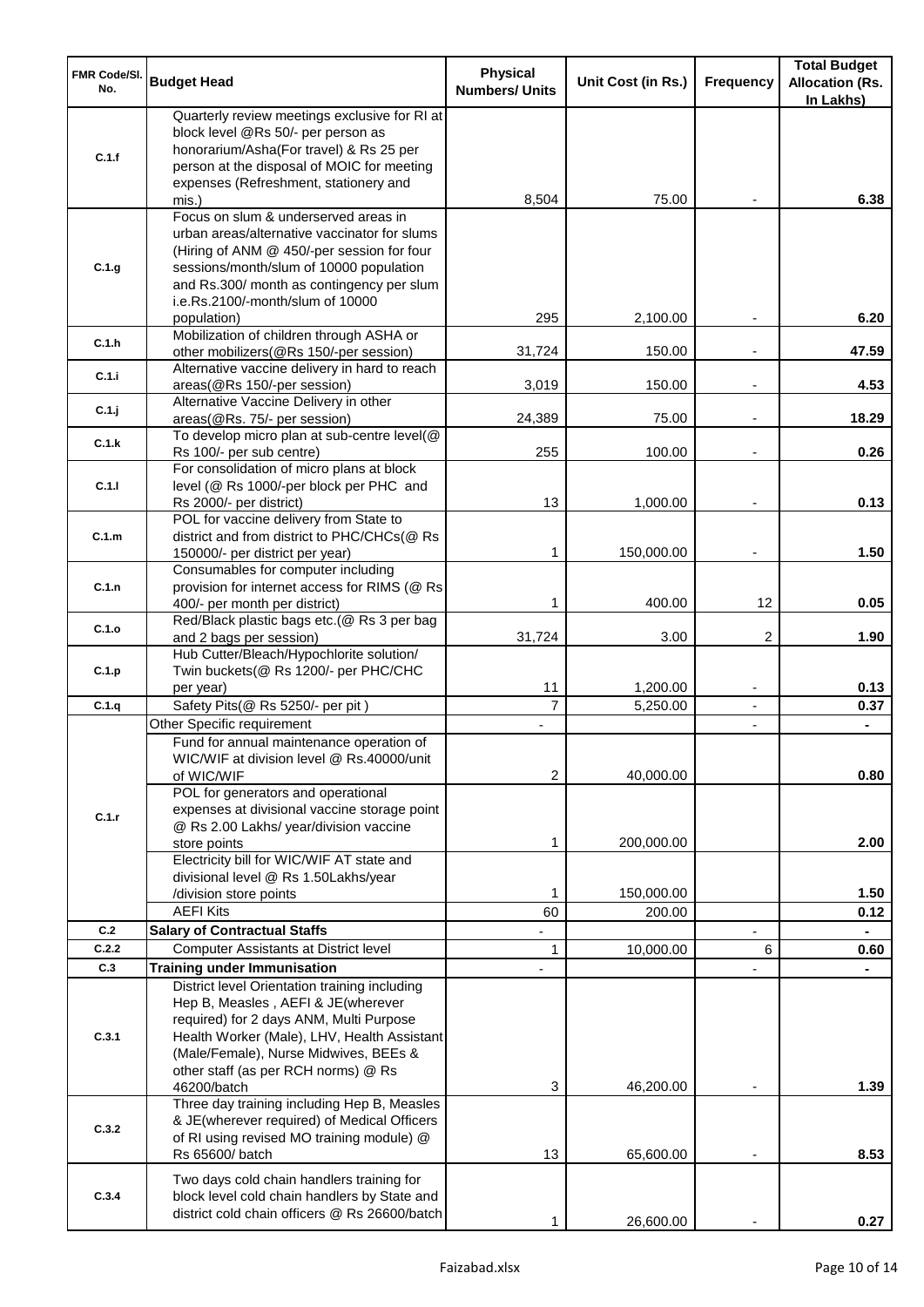| <b>FMR Code/SI.</b><br>No. | <b>Budget Head</b>                                                                                                                                                              | <b>Physical</b><br><b>Numbers/ Units</b> | Unit Cost (in Rs.) | Frequency | <b>Total Budget</b><br><b>Allocation (Rs.</b><br>In Lakhs) |
|----------------------------|---------------------------------------------------------------------------------------------------------------------------------------------------------------------------------|------------------------------------------|--------------------|-----------|------------------------------------------------------------|
| C.3.5                      | One day training of block level data handlers<br>by DIOs and District cold chain officer to                                                                                     |                                          |                    |           |                                                            |
|                            | train about the reporting formats of<br>immunization @ Rs 300/ person                                                                                                           | 12                                       | 300.00             | ٠         | 0.04                                                       |
| C.3.6                      | Intensified immunization training of front line<br>workers @ Rs 86660/batch                                                                                                     | 17                                       | 86,660.00          |           | 14.73                                                      |
| C.4                        | <b>Cold Chain Maintenance</b>                                                                                                                                                   |                                          |                    |           |                                                            |
|                            | Cold chain maintenance at PHC/CHC Level<br>(@Rs. 750/PHC/CHC per year)                                                                                                          | 17                                       | 750.00             |           | 0.13                                                       |
|                            | Cold chain maintenance at District Level<br>(@Rs. 15000/year)                                                                                                                   | 1                                        | 15,000.00          |           | 0.15                                                       |
| C.5                        | Asha Incentives- for full immunization @<br>RS.100 per child for full immunization in first<br>year and Rs.50 per child for ensuring<br>complete immunization up to 2nd year of |                                          |                    |           |                                                            |
|                            | age.(94.22% of the fund)                                                                                                                                                        | 57,930                                   | 150.00             |           | 81.87                                                      |
|                            | <b>TOTOAL - ROUTINE IMMUNIZATION</b>                                                                                                                                            |                                          |                    |           | 210.11                                                     |
|                            |                                                                                                                                                                                 |                                          |                    |           |                                                            |
| D                          | <b>National Disease Control Programmes</b>                                                                                                                                      |                                          |                    |           |                                                            |
| E                          | <b>Integrated Disease Surveillance Project</b><br>(IDSP)                                                                                                                        |                                          |                    |           |                                                            |
| E.1                        | Operational Costs (Rs. 25000/0 per Month)<br>including 10 Medical Colleges                                                                                                      |                                          |                    |           | 3.00                                                       |
| E.2                        | Remuneration for Contractual Human Resource                                                                                                                                     |                                          |                    |           |                                                            |
| E.2.1                      | Epidemiologist (Rs. 27500-44000)                                                                                                                                                |                                          |                    |           | 3.96                                                       |
| E.2.2                      | Microbiologist (Rs. 27500-44000)                                                                                                                                                |                                          |                    |           |                                                            |
| E.3.2                      | Data Manager (Rs. 18000 per Mth)                                                                                                                                                |                                          |                    |           | 2.16                                                       |
| E.3.3                      | Data Entry Operator (Rs. 11000/mth)                                                                                                                                             |                                          |                    |           | 0.99                                                       |
|                            | <b>Training</b>                                                                                                                                                                 |                                          |                    |           |                                                            |
| E.8                        | Medical Officers (3 days) @ Rs 50000 /<br>Batch, for one batch                                                                                                                  |                                          |                    |           | $\blacksquare$                                             |
|                            | Hospital Pharmacists/Nurses Training (1<br>day) @ Rs.38000 / Batch for 1 batch                                                                                                  |                                          |                    |           |                                                            |
|                            | One Day Training of Medical College Doctors                                                                                                                                     |                                          |                    |           |                                                            |
| E.8                        | Costs on account of Newly Formed Districts                                                                                                                                      |                                          |                    |           |                                                            |
|                            | <b>TOTAL-IDSP</b>                                                                                                                                                               |                                          |                    |           | 10.11                                                      |
|                            | <b>National Vector Borne Disease Control</b>                                                                                                                                    |                                          |                    |           |                                                            |
| F                          | <b>Programme (NVBDCP)</b>                                                                                                                                                       |                                          |                    |           |                                                            |
| F.1.1                      | <b>Malaria</b>                                                                                                                                                                  |                                          |                    |           | $\overline{\phantom{a}}$                                   |
| F.1.1.b                    | <b>ASHA Incentives</b>                                                                                                                                                          |                                          |                    |           | 1.75                                                       |
| F.1.1.d                    | Monitoring, Evaluation & Supervision &<br>Epidemic preparedness including mobility                                                                                              |                                          |                    |           | 0.85                                                       |
| F.1.1.e                    | IEC/BCC                                                                                                                                                                         |                                          |                    |           | 0.42                                                       |
| F.1.1.g                    | Training/Capacity Building                                                                                                                                                      |                                          |                    |           | 0.25                                                       |
|                            | <b>Sub Total - Malaria</b>                                                                                                                                                      |                                          |                    |           | 3.27                                                       |
| F.1.2                      | Dengue & Chikungunya                                                                                                                                                            |                                          |                    |           |                                                            |
| F.1.2.a(iⅈ)                | Strengthening Surveillance for Apex Referral<br>Lab & Sentinel Surveillance Hospital                                                                                            |                                          |                    |           |                                                            |
| F.1.2.c                    | Monitoring/Supervision and Rapid Response                                                                                                                                       |                                          |                    |           | 0.20                                                       |
| F.1.2.d                    | <b>Epidemic Preparedness</b>                                                                                                                                                    |                                          |                    |           | 0.10                                                       |
| F.1.2.e                    | Case Management<br>Vector Control And Environmental                                                                                                                             |                                          |                    |           | 0.10                                                       |
| F.1.2.f                    | Management                                                                                                                                                                      |                                          |                    |           | $\overline{\phantom{a}}$                                   |
| F.1.2.g                    | IEC/ BCC for Social Mobilization                                                                                                                                                |                                          |                    |           | 0.20                                                       |
| F.1.2.i                    | Training/ Workshop                                                                                                                                                              |                                          |                    |           | 0.20                                                       |
|                            | Sub Total - Dengue & Chikungunya                                                                                                                                                |                                          |                    |           | 0.80                                                       |
| F.1.3                      | <b>AES/JE</b>                                                                                                                                                                   |                                          |                    |           |                                                            |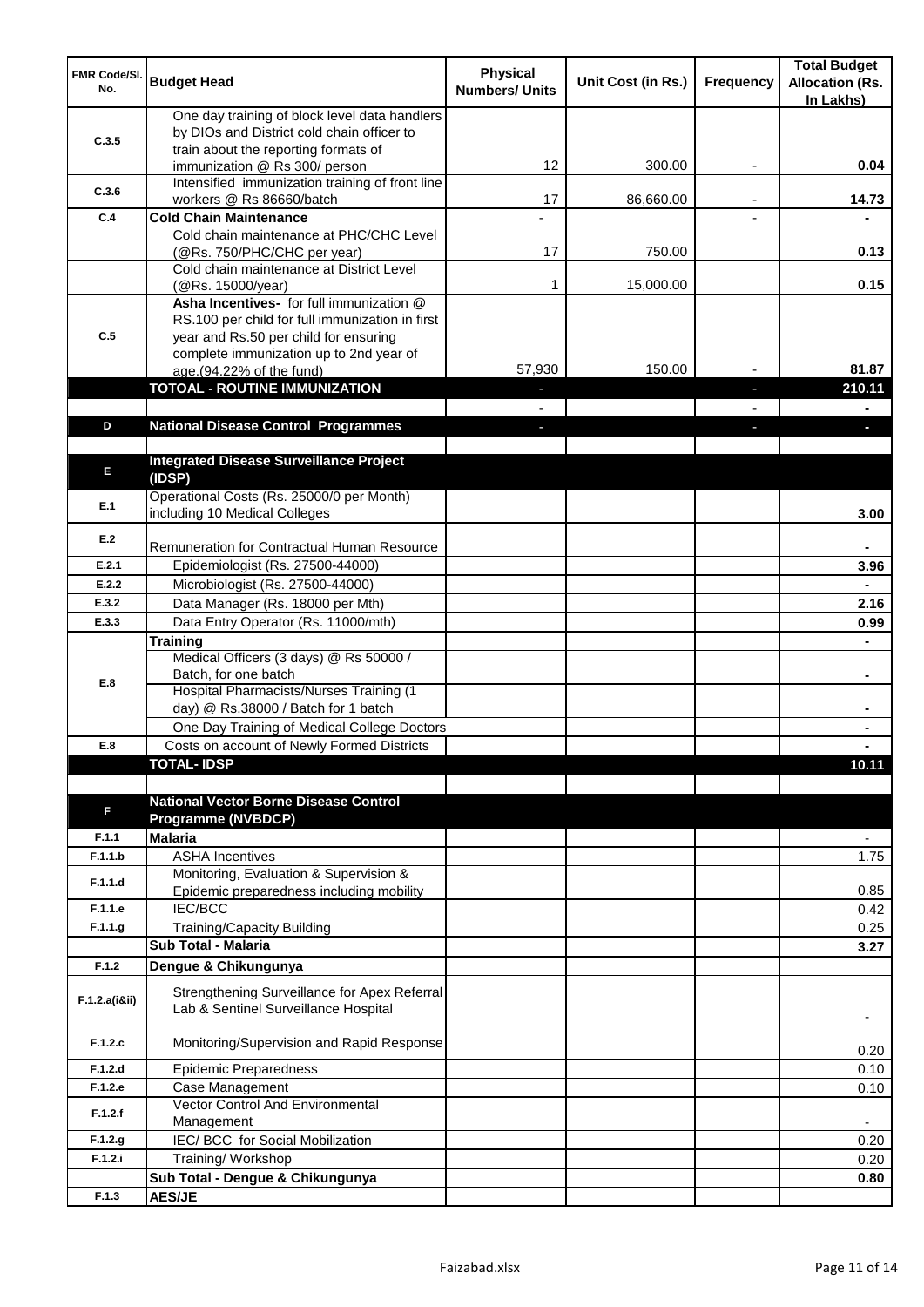| FMR Code/SI.<br>No. | <b>Budget Head</b>                                                                                                                                                                                                                                                    | <b>Physical</b><br><b>Numbers/ Units</b> | Unit Cost (in Rs.) | Frequency | <b>Total Budget</b><br><b>Allocation (Rs.</b><br>In Lakhs) |
|---------------------|-----------------------------------------------------------------------------------------------------------------------------------------------------------------------------------------------------------------------------------------------------------------------|------------------------------------------|--------------------|-----------|------------------------------------------------------------|
| F.1.3.a             | Strengthening of Sentinel sites which will<br>include Diagnostics and Case Management,<br>supply of kits by Gol                                                                                                                                                       |                                          |                    |           |                                                            |
| F.1.3.b             | IEC / BCC Activities & printing material                                                                                                                                                                                                                              |                                          |                    |           |                                                            |
|                     | pertaining to JE / AES<br>Capacity Building in case management of                                                                                                                                                                                                     |                                          |                    |           |                                                            |
| F.1.3.c             | Medical Officer and paramedical from<br>PHC/CHC at district level.                                                                                                                                                                                                    |                                          |                    |           |                                                            |
| F.1.3.d             | Monitoring and supervision                                                                                                                                                                                                                                            |                                          |                    |           |                                                            |
| F.1.3.e             | Procurement of Insecticides (Technical<br>Malathion)                                                                                                                                                                                                                  |                                          |                    |           |                                                            |
| F.1.3.f             | Thermal Fog Machine (Small) @ 0.85<br>lac/machine                                                                                                                                                                                                                     |                                          |                    |           |                                                            |
| F.1.3.g             | Operational cost for Malathion fogging (As<br>per Availability of 3 MT Technical Malathion<br>per district)                                                                                                                                                           |                                          |                    |           |                                                            |
| $F.1.3.$ j          | Paediatric ICU Establishment and HR &<br>operational cost for Paediatric ICU in<br><b>Endemic Districts</b>                                                                                                                                                           |                                          |                    |           |                                                            |
| F.1.3.k             | ASHA Insentivization for sensitizing<br>community                                                                                                                                                                                                                     |                                          |                    |           |                                                            |
|                     | Sub Total - AES/JE                                                                                                                                                                                                                                                    |                                          |                    |           |                                                            |
| F.1.4               | <b>Lymphatic Filariasis</b>                                                                                                                                                                                                                                           |                                          |                    |           |                                                            |
| F.1.4.a             | State Task Force, STAC Meeting, printing<br>forms & register/ Mobility support, district<br>coordination meeting, sensitization of media<br>etc., Morbidity management, monitoring &<br>supervision and mobility support for Rapid<br>response including Line listing |                                          |                    |           | 2.90                                                       |
| F.1.4.b             | Micro Filaria Survey                                                                                                                                                                                                                                                  |                                          |                    |           | 0.49                                                       |
| F.1.4.c             | Post MDA Assessment by medical colleges<br>(Govt,& Private)/ ICMR institutions                                                                                                                                                                                        |                                          |                    |           | 0.15                                                       |
| F.1.4.d             | Training / Sensitization of district level<br>officers on ELF & Drug Distributors /<br>Peripheral health workers                                                                                                                                                      |                                          |                    |           | 2.70                                                       |
| F.1.4.e             | Specific IEC/ BCC at State, districts, PHC,<br>Sub Centre & village lable VHSC/GKs                                                                                                                                                                                    |                                          |                    |           | 1.10                                                       |
| F.1.4.f             | Honorarium for Drug Distributors including<br>ASHA & Supervisors involve in MDA                                                                                                                                                                                       |                                          |                    |           | 5.25                                                       |
| F.1.4.h.ii          | M.F.Survey in Non Endemic districts                                                                                                                                                                                                                                   |                                          |                    |           |                                                            |
|                     | Sub Total - Lymphatic Filariasis                                                                                                                                                                                                                                      |                                          |                    |           | 12.59                                                      |
| F.1.5               | Kalazar                                                                                                                                                                                                                                                               |                                          |                    |           |                                                            |
| F.1.5<br>F.1.5.a    | Case Search/ Camp Approach<br>Spray Pumps & Accessories                                                                                                                                                                                                               |                                          |                    |           | $\overline{\phantom{a}}$<br>$\overline{\phantom{a}}$       |
| F.1.5.b             | Operational Cost for Spray including Spray<br>Wages & Pending liability of spray wages                                                                                                                                                                                |                                          |                    |           |                                                            |
| F.1.5.c             | Mobility / P.O.L./ Supervision                                                                                                                                                                                                                                        |                                          |                    |           |                                                            |
| F.1.5.d             | Monitoring & Evaluation                                                                                                                                                                                                                                               |                                          |                    |           |                                                            |
| F.1.5.e / F.1.5.f   | Training for Spraying /IEC/<br>BCC/Advocacy/Incentive to ASHA/Loss of<br>Wages                                                                                                                                                                                        |                                          |                    |           |                                                            |
|                     | Sub Total - Kalazar                                                                                                                                                                                                                                                   |                                          |                    |           | $\blacksquare$                                             |
|                     | <b>Cash grant for Decentralized commodities</b><br>for Malaria + Filaria F.6                                                                                                                                                                                          |                                          |                    |           |                                                            |
| F.6(a,b,c,k)        | Drugs (Chloroquine, Primaquine 2.5/7.5mg)<br>and ACT                                                                                                                                                                                                                  |                                          |                    |           | 0.30                                                       |
| F.6.f               | D.E.C.                                                                                                                                                                                                                                                                |                                          |                    |           | 6.72                                                       |
| F.6.h               | NS 1 antigen Kit<br>Dengue                                                                                                                                                                                                                                            |                                          |                    |           | 0.05                                                       |
| F.6.i               | Larvicidal (Temephos, Bti(AS)/Bti (wp)(for<br>polluted and non polluted water)                                                                                                                                                                                        |                                          |                    |           | 0.90                                                       |
|                     | <b>Sub Total- Dec.Commodities</b>                                                                                                                                                                                                                                     |                                          |                    |           | 7.97                                                       |
|                     | <b>TOTAL-NVBDCP</b>                                                                                                                                                                                                                                                   |                                          |                    |           | 24.63                                                      |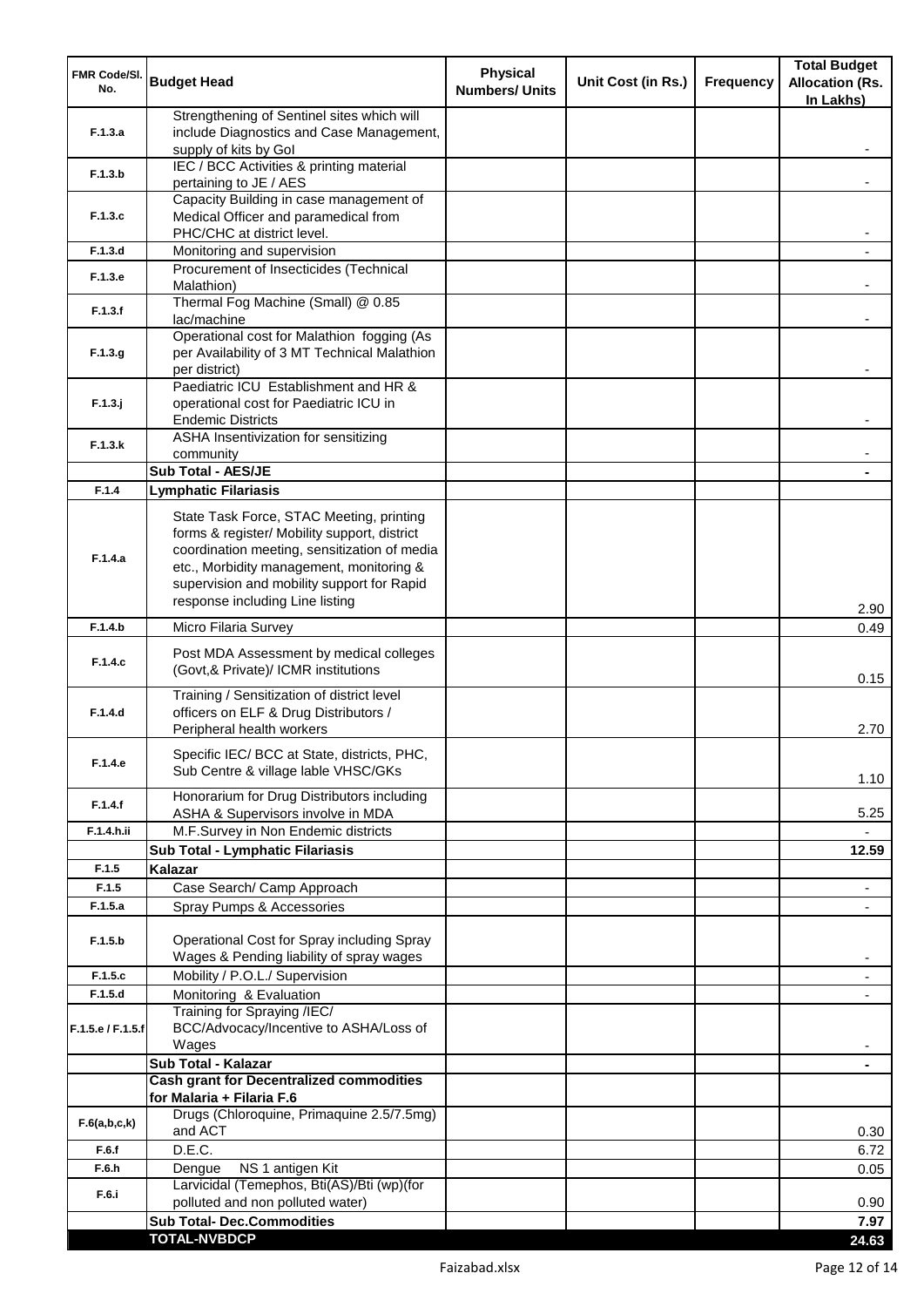| FMR Code/SI.<br>No. | <b>Budget Head</b>                                                                   | <b>Physical</b><br><b>Numbers/ Units</b> | Unit Cost (in Rs.) | <b>Frequency</b> | <b>Total Budget</b><br><b>Allocation (Rs.</b><br>In Lakhs) |
|---------------------|--------------------------------------------------------------------------------------|------------------------------------------|--------------------|------------------|------------------------------------------------------------|
|                     |                                                                                      |                                          |                    |                  |                                                            |
| G                   | <b>National Leprosy Eradication</b>                                                  |                                          |                    |                  |                                                            |
|                     | Programme(NLEP)                                                                      |                                          |                    |                  |                                                            |
| G.1                 | <b>Case Detection and Management</b><br>Specific Plan for high endemic blocks of low |                                          |                    |                  |                                                            |
| G.1.1               | endemic districts                                                                    |                                          |                    |                  |                                                            |
|                     | No. of High endemic blocks in Low endemic<br>Districts (ANCDR more than 10)          |                                          |                    |                  |                                                            |
|                     |                                                                                      |                                          |                    |                  |                                                            |
|                     | House to House Visit by Search team                                                  |                                          |                    |                  |                                                            |
|                     | Confrmaton of suspect                                                                |                                          |                    |                  |                                                            |
|                     | Intensive IEC Activity                                                               |                                          |                    |                  |                                                            |
| G.1.2               | <b>Services in Urban services</b><br>Urban Project 2 Mega cities, 2 medium City      |                                          |                    |                  |                                                            |
|                     | 2, 8 Medium City 1, 40 Townships                                                     |                                          |                    |                  | 1.14                                                       |
| G.1.3               | <b>ASHA involvement</b>                                                              |                                          |                    |                  |                                                            |
|                     | <b>ASHA Sensitization</b>                                                            |                                          |                    |                  | 0.206                                                      |
|                     | <b>ASHA Incentive for Services</b>                                                   |                                          |                    |                  | 0.100                                                      |
| G.1.4               | <b>Materials &amp; Supplies</b>                                                      |                                          |                    |                  |                                                            |
|                     | Supportive Drugs & Dressing materials                                                |                                          |                    |                  | 0.40                                                       |
|                     | Laboratory reagents and equipments                                                   |                                          |                    |                  |                                                            |
|                     | scalpels etc.                                                                        |                                          |                    |                  | 0.08                                                       |
|                     | Printing works                                                                       |                                          |                    |                  | 0.22                                                       |
| G.1.5               | <b>NGO Services</b>                                                                  |                                          |                    |                  | $\blacksquare$                                             |
| G.2                 | <b>DPMR</b>                                                                          |                                          |                    |                  | $\blacksquare$                                             |
|                     | MCR Protective Footwear (12500 pairs)                                                |                                          |                    |                  | 0.56                                                       |
|                     | Aids Appliances, Self Care Kit items etc.                                            |                                          |                    |                  | 0.20                                                       |
|                     | Welfare allowance for RCS patients @ Rs                                              |                                          |                    |                  |                                                            |
|                     | 8000                                                                                 |                                          |                    |                  | 0.80                                                       |
|                     | Reimbursement to institutions for RCS                                                |                                          |                    |                  |                                                            |
|                     | Screening cum Self Care Camp                                                         |                                          |                    |                  | 0.10                                                       |
| G.3                 | <b>IEC</b>                                                                           |                                          |                    |                  |                                                            |
|                     | Mass Media (TV, Radio, Press etc.)                                                   |                                          |                    |                  | 0.39                                                       |
|                     | Outdoor Media (Posters, Banners, Kiosk,                                              |                                          |                    |                  |                                                            |
|                     | Hoardings, Display boards, Miking etc.)                                              |                                          |                    |                  | 0.23                                                       |
|                     | Rural Media (Folk shows etc.)                                                        |                                          |                    |                  | 0.30                                                       |
|                     | Advocacy meeting                                                                     |                                          |                    |                  | 0.05                                                       |
| G.4                 | <b>Human Resource</b>                                                                |                                          |                    |                  |                                                            |
|                     | District Leprosy Consultant in high endemic<br>districts                             |                                          |                    |                  | 2.70                                                       |
|                     | Physiotherapist in high endemic districts                                            |                                          |                    |                  | 2.25                                                       |
|                     | PMW @ Rs 16000 per month                                                             |                                          |                    |                  | 4.32                                                       |
| G.5                 | Programme management                                                                 |                                          |                    |                  | $\blacksquare$                                             |
|                     | For Contractual Staff<br>Rent, Telephone, Electricity, P&T charges,                  |                                          |                    |                  | 0.25                                                       |
|                     | Miscellaneous                                                                        |                                          |                    |                  | 0.35                                                       |
|                     | DLO Office Consumables eg.Stationery                                                 |                                          |                    |                  |                                                            |
|                     | Items, Pendrive, CD etc.                                                             |                                          |                    |                  | 0.30                                                       |
|                     | Mobility Support- Vehicle hiring, POL and                                            |                                          |                    |                  |                                                            |
|                     | Maintenance for District Nucleus Team                                                |                                          |                    |                  |                                                            |
|                     | one tenth)                                                                           |                                          |                    |                  | 0.15                                                       |
| G.6                 | <b>Others</b>                                                                        |                                          |                    |                  |                                                            |
|                     |                                                                                      |                                          |                    |                  |                                                            |
|                     | Travel expense for regular staff for specific                                        |                                          |                    |                  |                                                            |
|                     | programme/ training needs / awards etc.<br><b>TOTAL - NLEP</b>                       |                                          |                    |                  | 0.065<br>15.16                                             |
|                     |                                                                                      |                                          |                    |                  |                                                            |
|                     | <b>Revised National Tuberculosis Control</b>                                         |                                          |                    |                  |                                                            |
| п                   | <b>Programme (RNTCP)</b>                                                             |                                          |                    |                  |                                                            |
| 1.1                 | <b>Civil Works</b>                                                                   |                                          |                    |                  | 2.13                                                       |
| 1.2                 | <b>Laboratory Materials</b>                                                          |                                          |                    |                  | 7.45                                                       |
| 1.3                 | Honorarium                                                                           |                                          |                    |                  | 5.35                                                       |
| 1.4                 | <b>IEC/Publicity</b>                                                                 |                                          |                    |                  | 2.99                                                       |